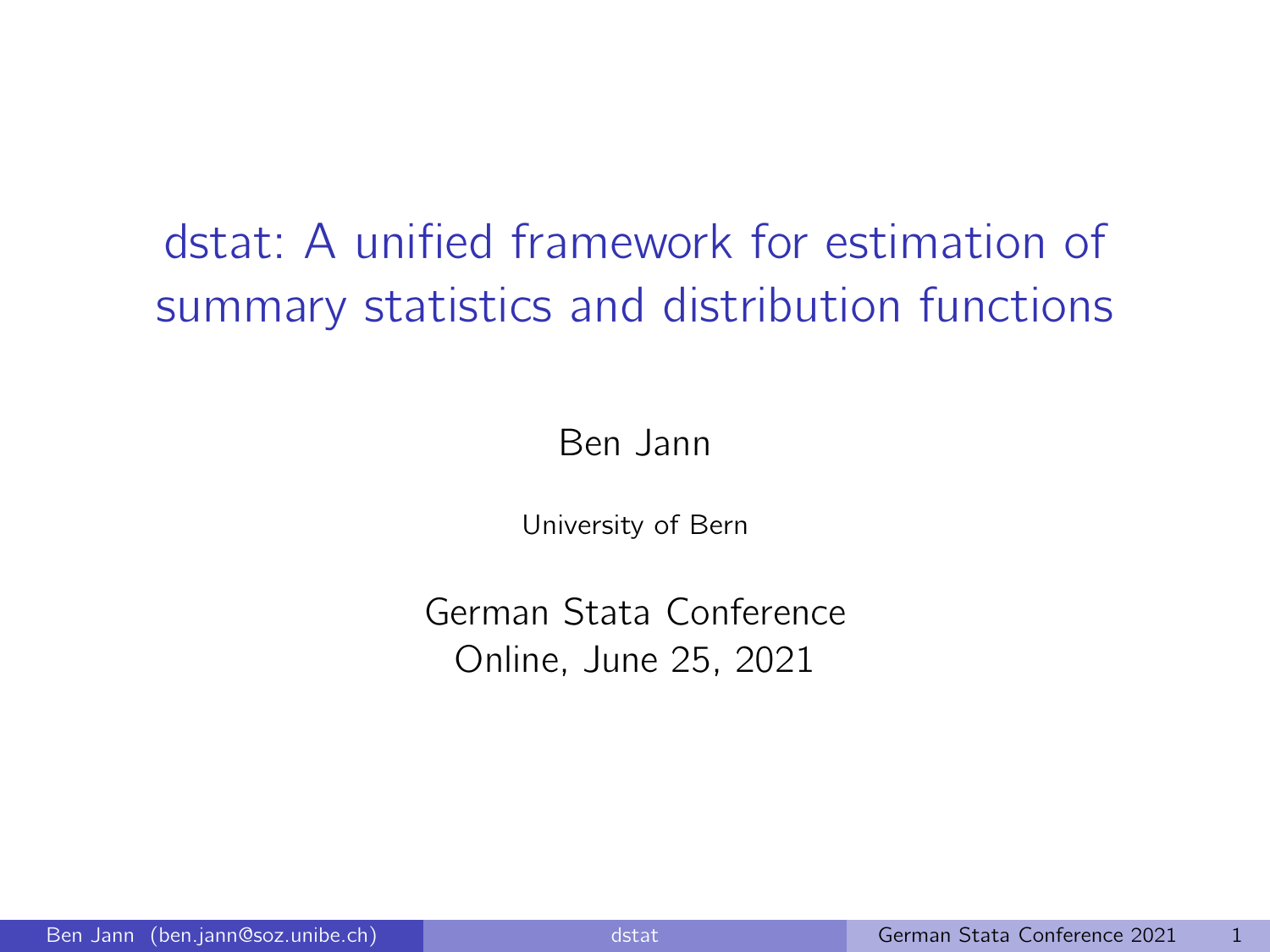## **Outline**



#### **Theory**





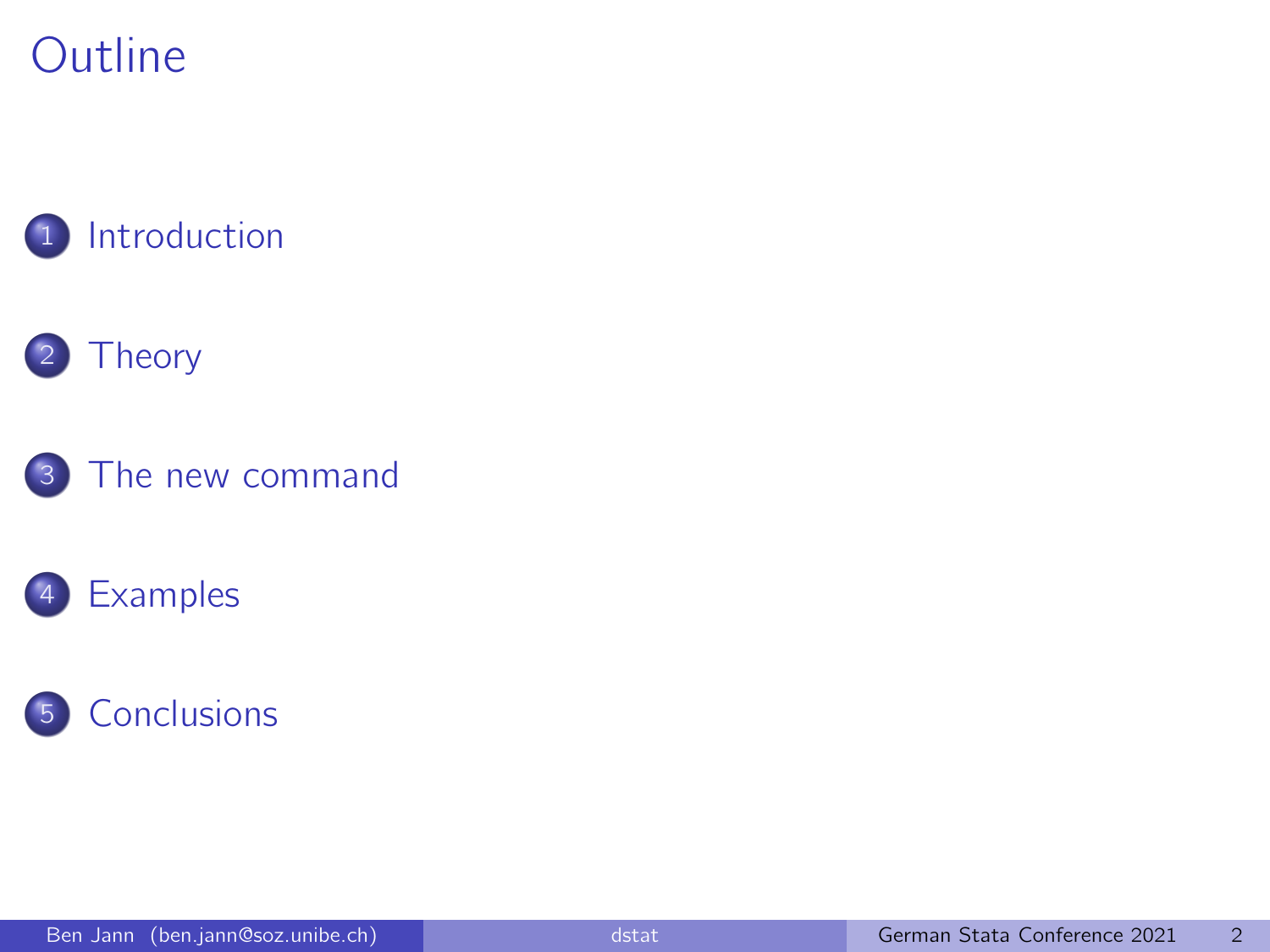# Why this command?

- Stata provides great functionality for advanced statistics and econometric analyses.
- **•** However, Stata sometimes appears a bit weak in terms of descriptive statistics.
- What do I mean by descriptive statistics?
	- $\triangleright$  Statistics describing points in a distribution; series of such statistics illustrate the shape of a distribution.
		- $\star$  Densities, cumulative distributions, histograms, probabilities, quantiles, lorenz ordinates, etc.
	- $\triangleright$  Summary statistics describing particular features of a distribution.
		- $\star$  Various types of location, dispersion, skewness, or kurtosis measures.
		- $\star$  Inequality, concentration, and poverty measures.
		- $\star$  ?
	- $\blacktriangleright$  I primarily mean univariate statistics (although some of the measures covered by dstat are bivariate and dstat has some other features to support "multivariate" analyses).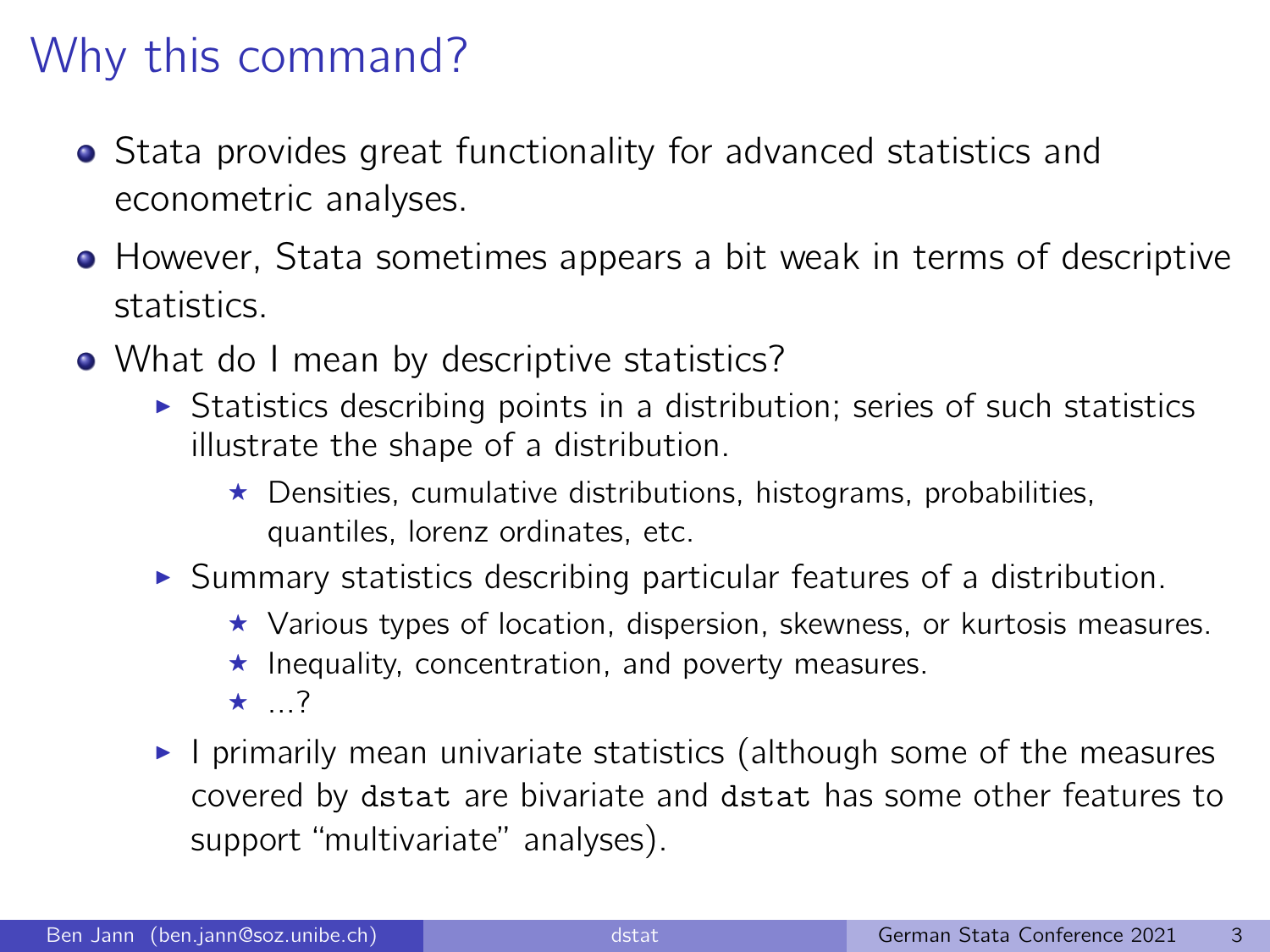### What do I mean by "weak"?

- With "weak" I do not mean that descriptive statistics cannot be computed in Stata. I just mean that things could be a bit improved in terms of functionality and convenience.
	- $\triangleright$  Different types of statistics are scattered across various commands.
	- $\triangleright$  Each command has its own logic (idiosyncratic syntax, idiosyncratic output, idiosyncratic returns).
	- $\triangleright$  Support for statistical inference greatly varies (some commands do not even allow weights, others fully support complex survey estimation).
	- $\triangleright$  Often difficult to create tables and graphs without too much effort (particularly if interested in confidence intervals).
	- $\triangleright$  Some topics such as, e.g., inequality measures are not covered at all in official Stata. In general, there is a large number of user add-ons for descriptive statistics which, again, all have their own idiosyncrasies, and also greatly vary in terms of functionality and quality.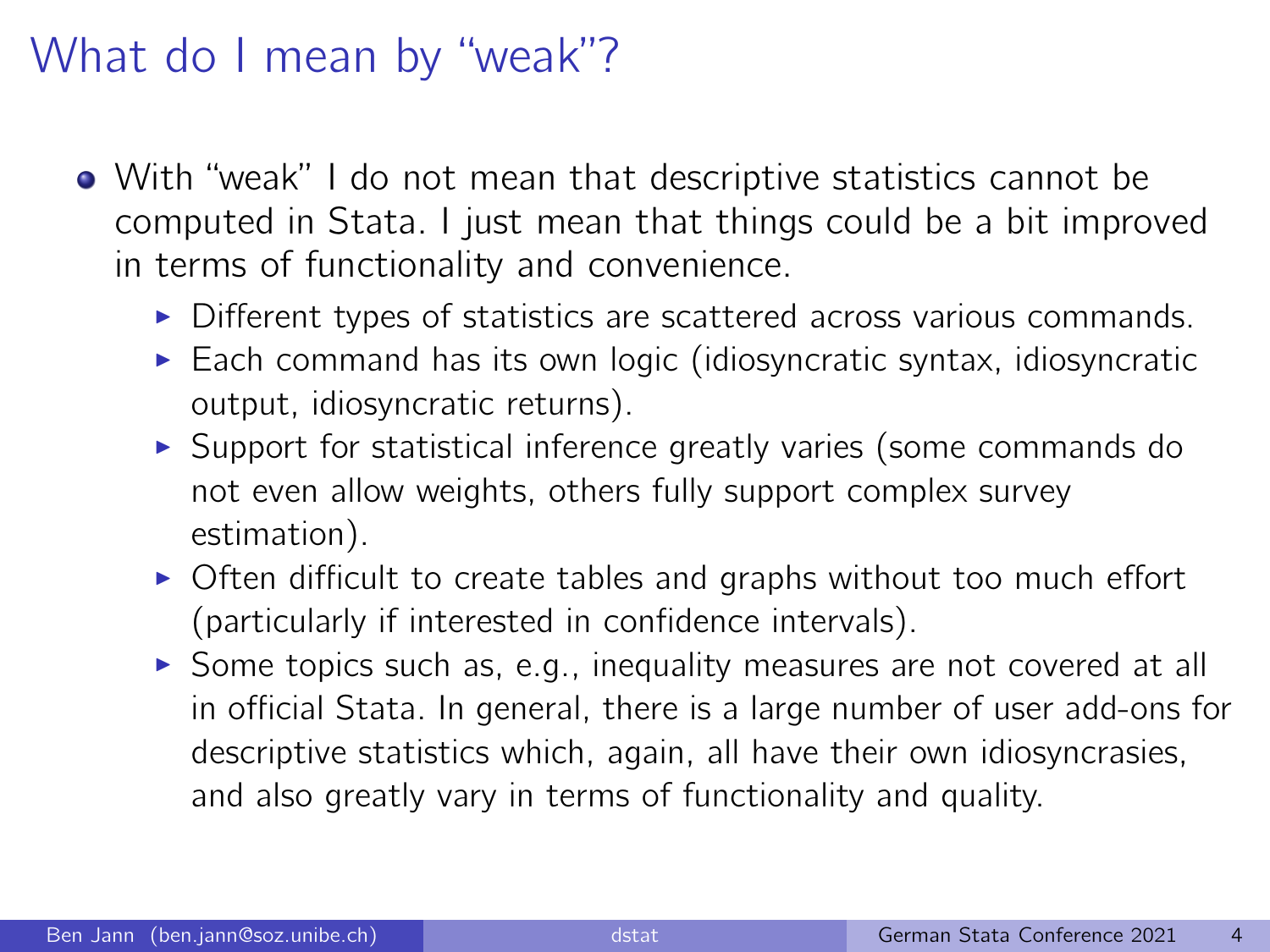# Guiding principles for the new command

- Descriptive statistics are estimates and should be treated as such.
	- $\triangleright$  Provide standard errors/confidence intervals for everything.
	- $\triangleright$  Standardized output like any other estimation command.
	- $\triangleright$  Return results in e() like any other estimation command.
- Highly standardized and consistent, but as flexible as possible.
- Graphs are important in descriptive analysis; provide convenient graphing functionality.
- **•** Framework should be easy to extend (integrate further statistics without too much effort).
- **•** Personal interest: Provide support for covariate balancing a.k.a. compositional standardization ( $\rightarrow$  treatment effect estimation, counterfactual decompositions).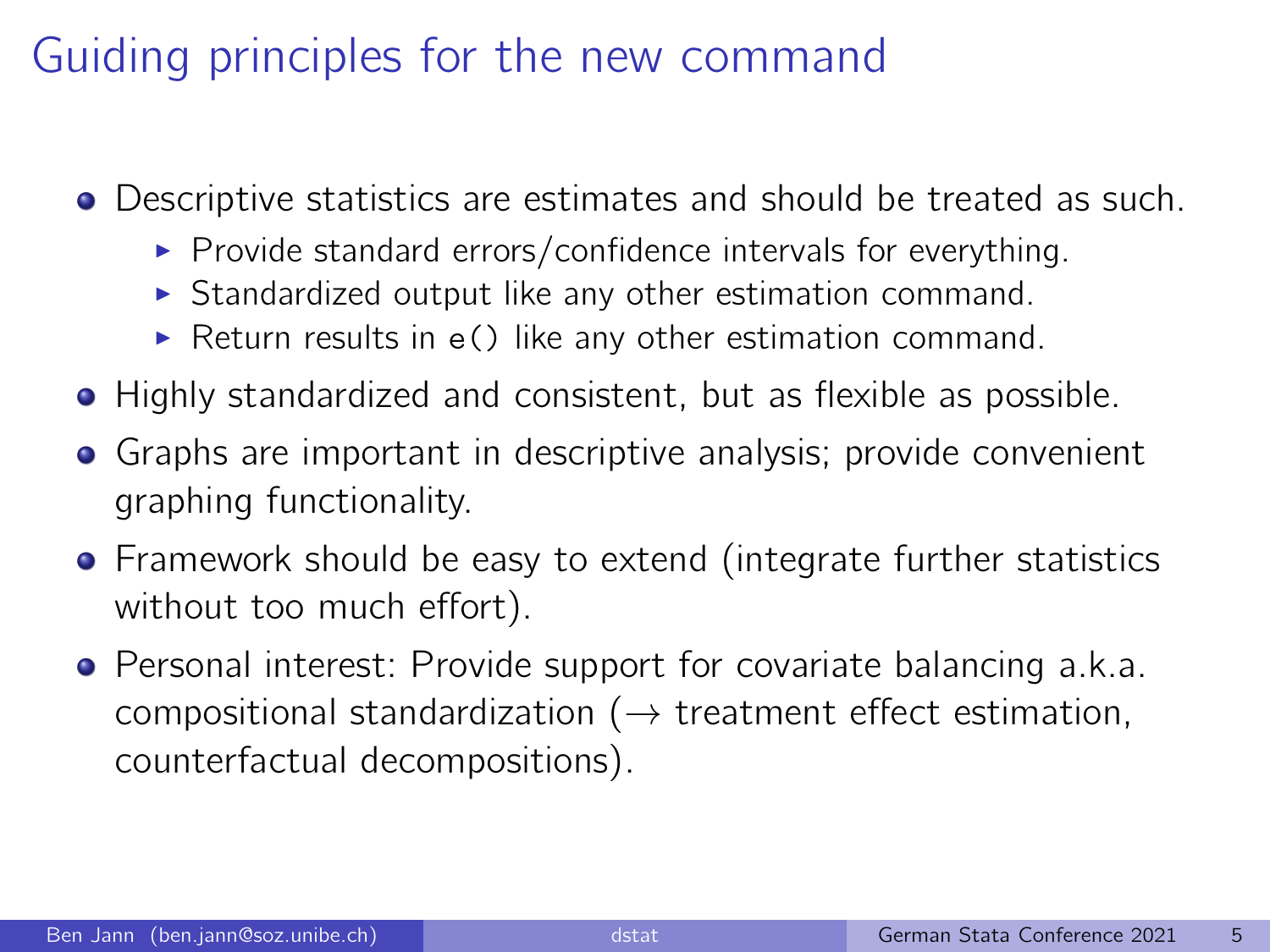







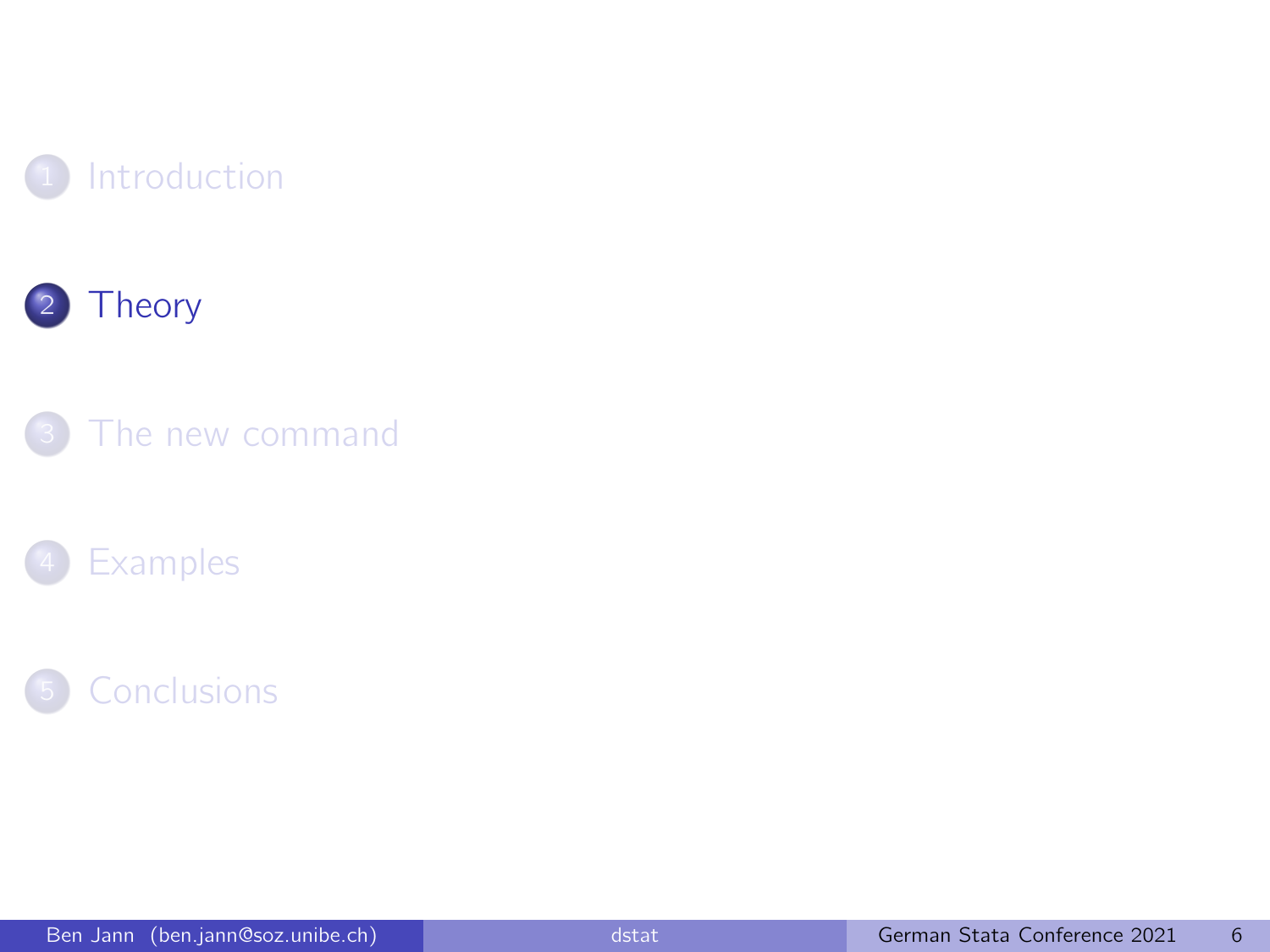- Think of statistic  $\theta$  as a functional of a distribution  $F$ , that is  $\theta = \mathcal{T}(F)$ .
- **•** The influence function of  $\theta$  is defined as the limit of the change in  $\theta$ if a small amount of data mass is added at a specific point in the distribution:

$$
\mathsf{IF}(x,\theta,\mathsf{F}) = \lim_{\epsilon \to 0} \frac{\mathsf{T}((1-\epsilon)\mathsf{F} + \epsilon \delta_x) - \mathsf{T}(\mathsf{F})}{\epsilon}
$$

where  $\delta_x$  is a distribution with all its mass at point x.

- Influence functions have been developed in robust statistics (e.g. Hampel 1974) to study the robustness properties of estimators.
- **•** However, influence functions are super useful because the sampling variance of an estimator is equal to the sampling variance of the expected value of its influence function (e.g. Deville 1999)
- This means that the standard error of a mean estimate of the "empirical" influence function provides a consistent estimate of the standard error of  $\hat{\theta}$ .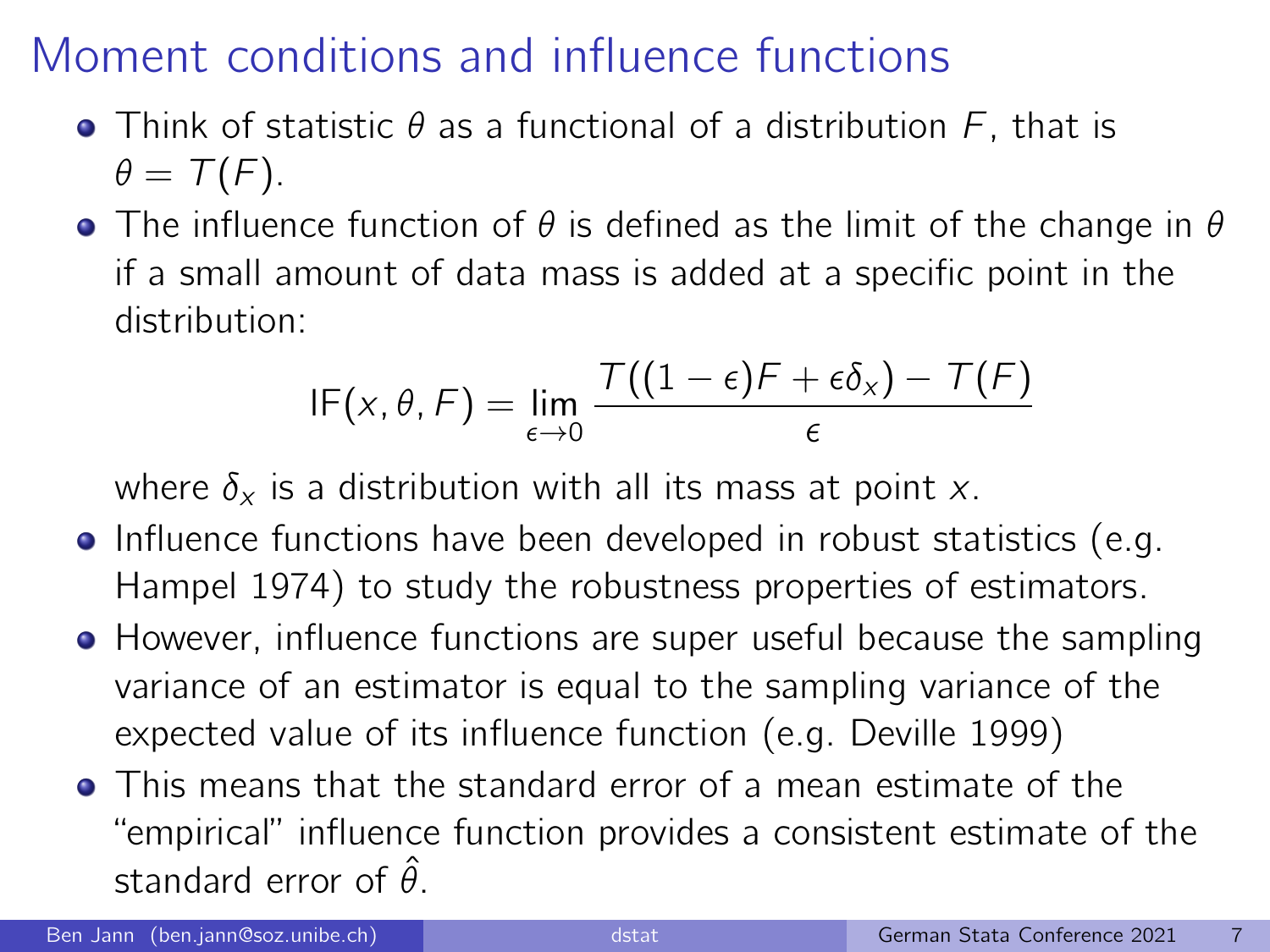- But how to compute influence functions in practice?
- Let  $h_i^{\theta}$  be the moment condition of  $\theta$  such that

$$
\frac{1}{W}\sum_{i=1}^n w_i h_i^{\hat{\theta}} = 0
$$

where  $w_i$  are sampling weights and W is the sum of weights. • For example, for the mean  $\bar{v}$  of Y the moment condition is

$$
h_i^{\bar{y}} = Y_i - \bar{y}
$$

The "empirical" influence function can then be obtained as

$$
IF_i(\hat{\theta}) = \frac{1}{G} h_i^{\hat{\theta}} \qquad \text{with} \quad G = -\frac{1}{W} \sum_{i=1}^n w_i \frac{\partial h_i^{\hat{\theta}}}{\partial \hat{\theta}}
$$

 $\bullet$  In case of the mean, G boils down to 1, such that the influence function simply is  $IF_i(\bar{y}) = Y_i - \bar{y}$ .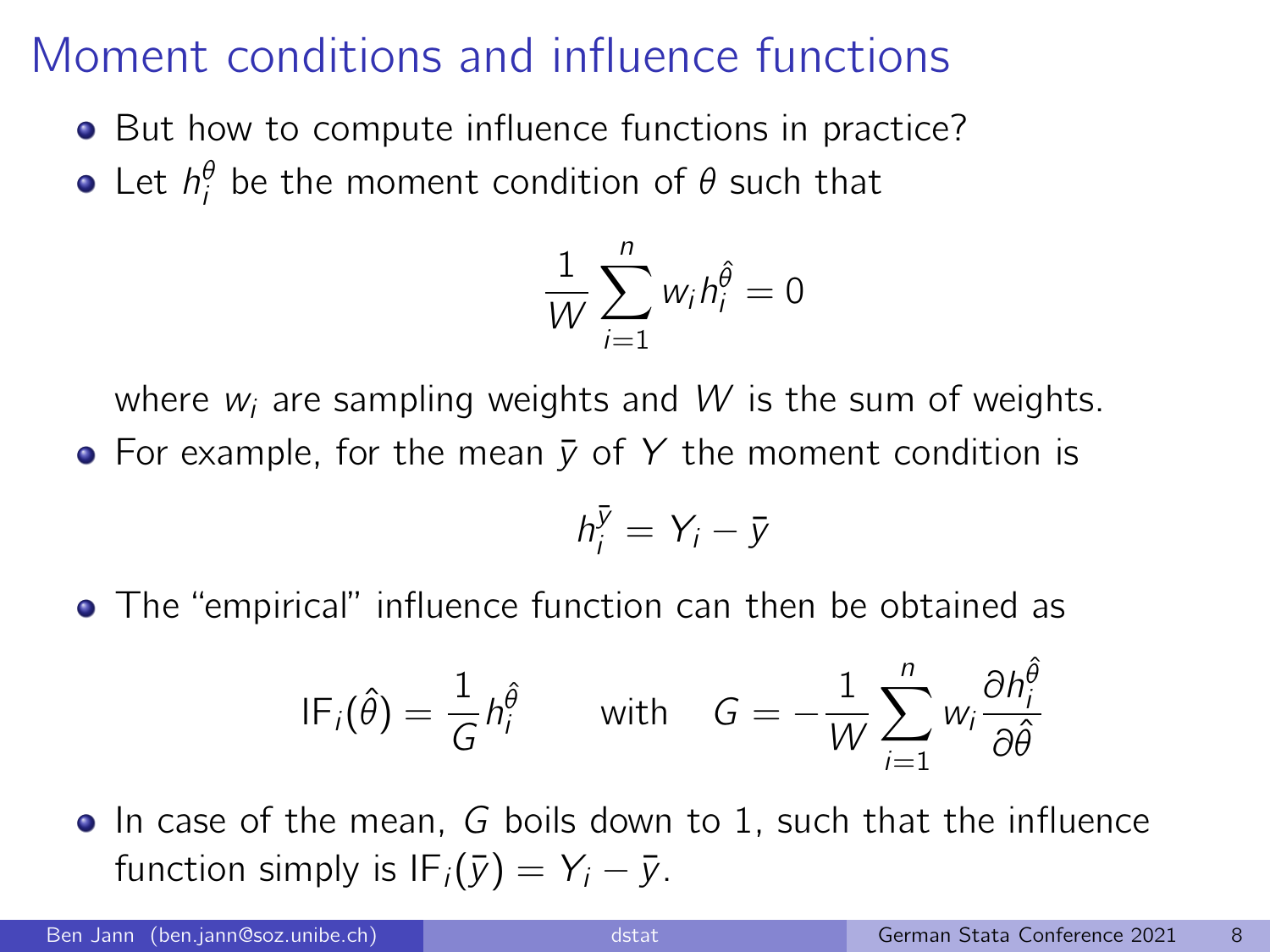- Many statistics are constructed in a way such that they depend on a number of auxiliary estimates. For example, the trimmed mean depends on the quantiles at which the data is trimmed.
- **•** Influence functions for such statistics can be derived using the chain rule.
- Let  $\theta$  depend on additional parameters  $\gamma_1, \ldots, \gamma_k$ . The influence function of  $\theta$  can then be obtained as

$$
IF_i(\hat{\theta}) = \frac{1}{G} \left( h_i^{\hat{\theta}} - \sum_{j=1}^k G_j IF_i(\hat{\gamma}_j) \right) \quad \text{with} \quad G_j = -\frac{1}{W} \sum_{i=1}^n w_i \frac{\partial h_i^{\hat{\theta}}}{\partial \hat{\gamma}_j}
$$

If  $\gamma_j$  itself depends on further parameters, its influence function will have a similar form. In this way we can easily piece together influence functions also for very complex statistics.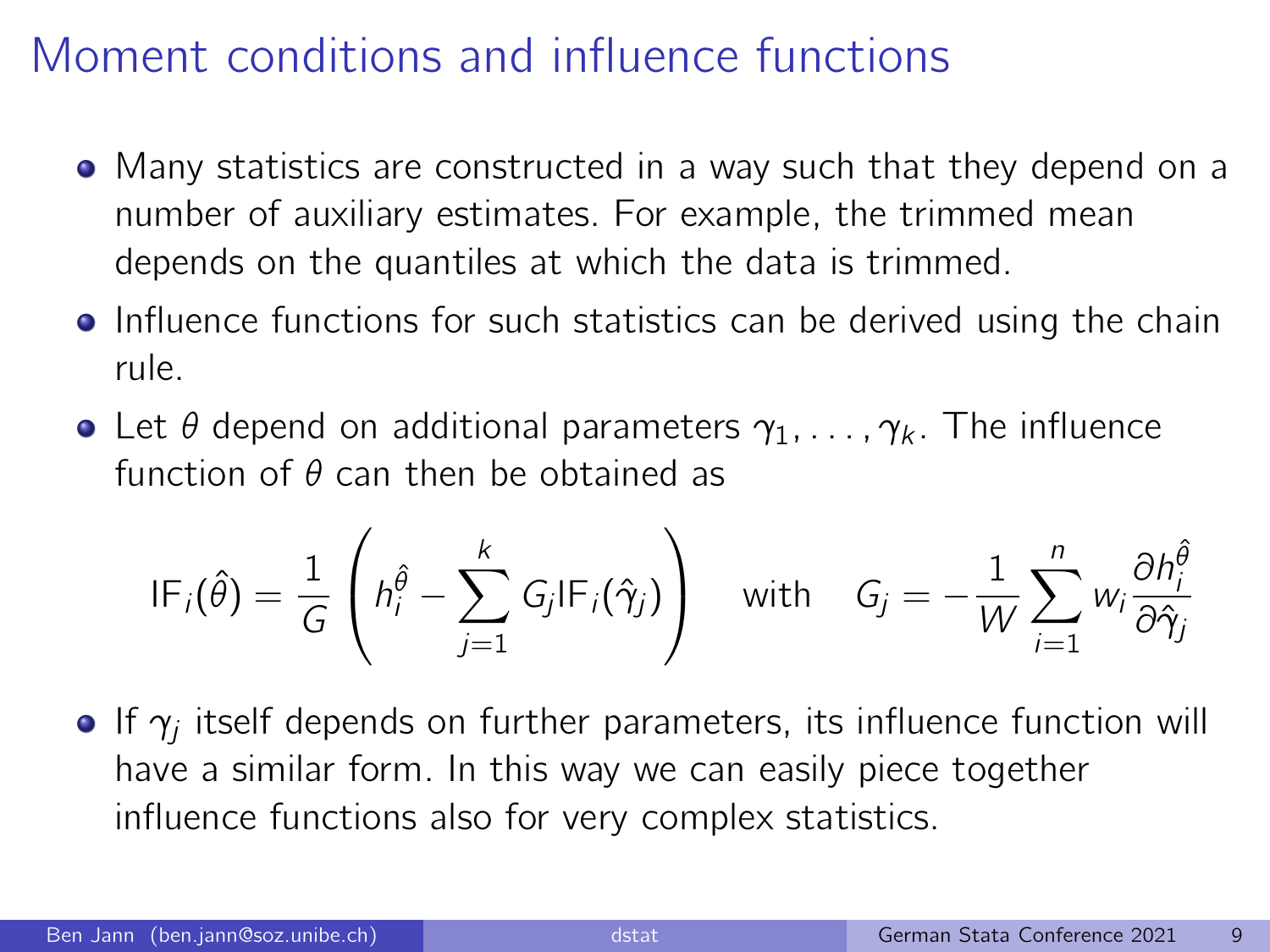• More generally (see Jann 2020), if  $\theta$  is a vector of estimates  $\theta_1, \ldots, \theta_k$  that may or may not depend on each other, the (k dimensional) influence function of  $\theta$  can be obtained as

$$
\mathsf{IF}_i(\hat{\theta}) = \mathsf{G}^{-1} \mathsf{h}_i
$$

where

$$
\mathbf{h}_{i} = \begin{bmatrix} h_{i}^{\hat{\theta}_{1}} \\ \vdots \\ h_{i}^{\hat{\theta}_{k}} \end{bmatrix} \quad \text{and} \quad \mathbf{G} = -\frac{1}{W} \sum_{i=1}^{n} w_{i} \frac{\partial \mathbf{h}_{i}}{\partial \hat{\theta}^{i}}
$$

• As David Drukker would say:

#### "Stack the moment equations!"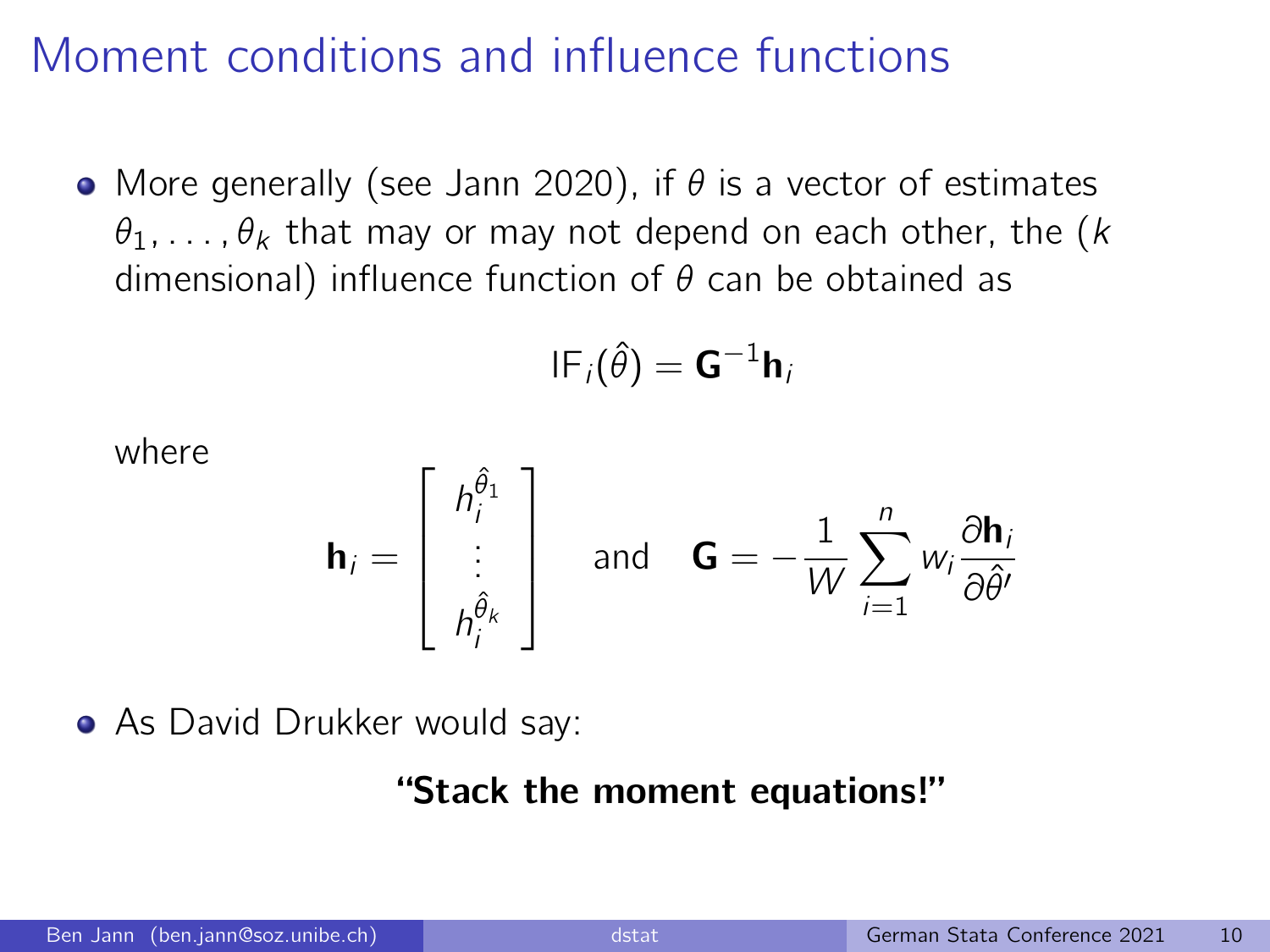- Although things might look complicated at first sight, obtaining influence functions is actually quite easy in most cases. Also subpopulation estimation can be integrated without much trouble and there is a very simple solution to take account of covariate balancing based on reweighting.
- Hence, influence functions are the method of choice for the new command.
- One great thing about influence functions is that support for complex survey estimation (svy) comes for free.
- Another great thing is that the influence function of a linear or nonlinear combination of several statistics can be obtained by linear combination of the individual influence functions (as implied by the chain rule).
- Furthermore, the RIFs (recentered influence functions) can be used in regression models to study approximate effects of covariates on a statistic (Firpo et al. 2009).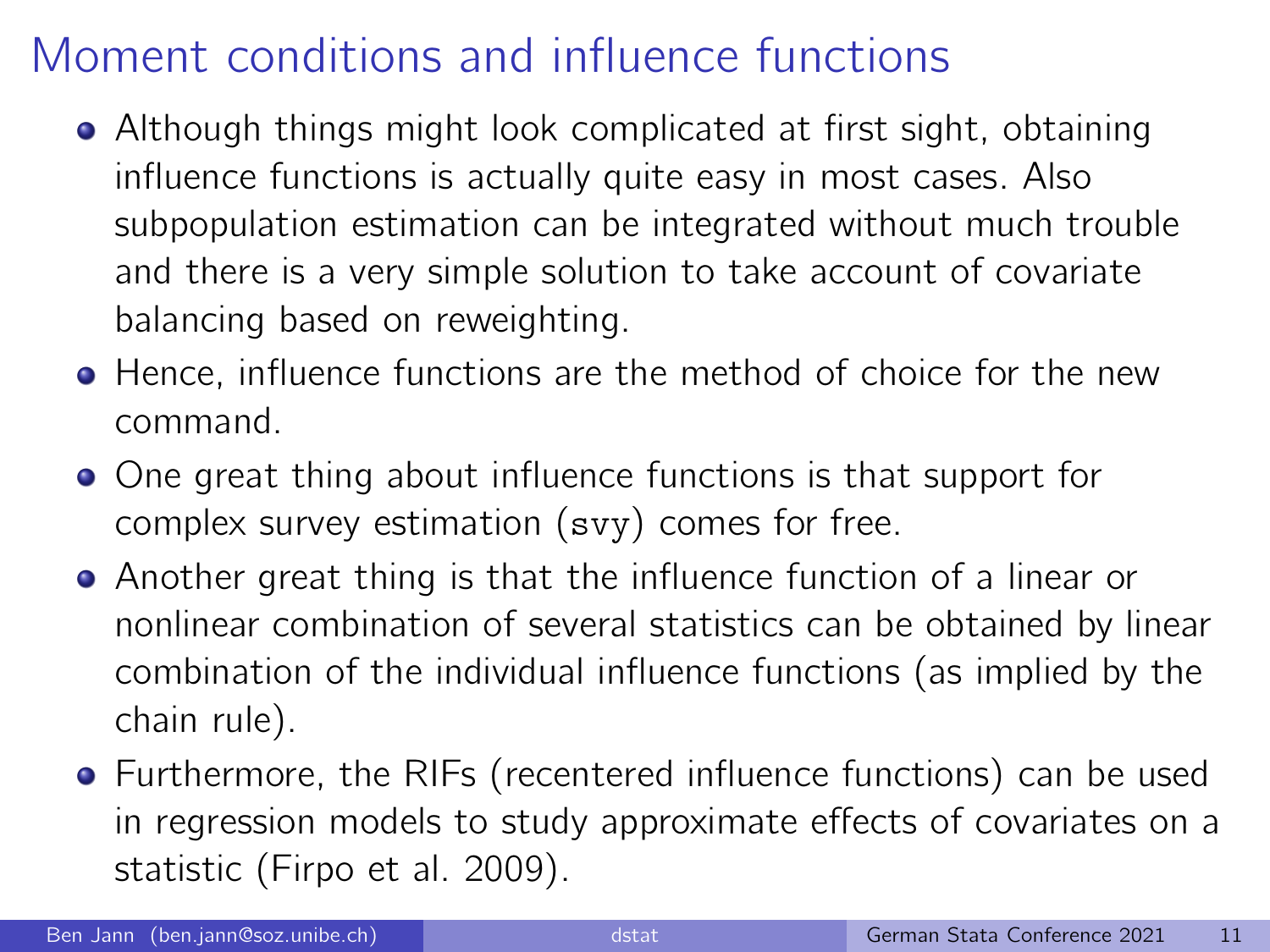







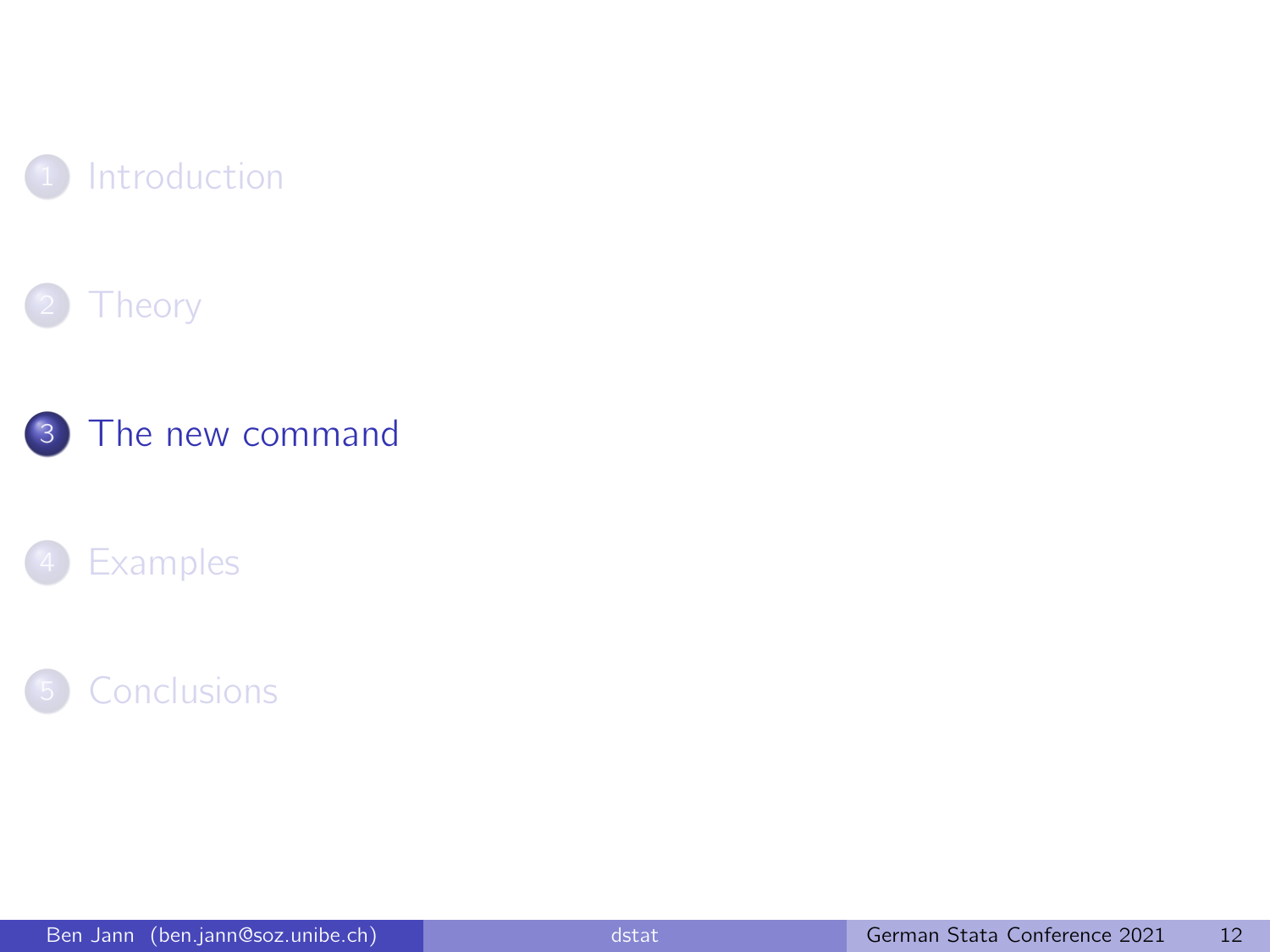## Estimation

• Distribution functions:

<code>dstat subcmd</code> varlist  $\left [ \, \textit{if} \, \right ] \, \left [ \, \textit{in} \, \right ] \, \left [ \, \textit{weight} \, \right ] \, \left [ \, , \, \textit{options} \, \right ]$ where subcmd is one of density, histogram, proportion, cdf, ccdf, quantile, lorenz, share.

• Summary statistics:

 $\textsf{data}\;[\;(\textit{stats})\;]\;$  varlist  $\;[\;(\textit{stats})\;$  varlist  $\; \dots \;]\;[\; \textit{if}\;]\;[\; \textit{in}\;]$  $\lceil$  weight  $\rceil$ , options  $\rceil$ 

where stats is a space-separated list of statistics. A large collection of statistics is available.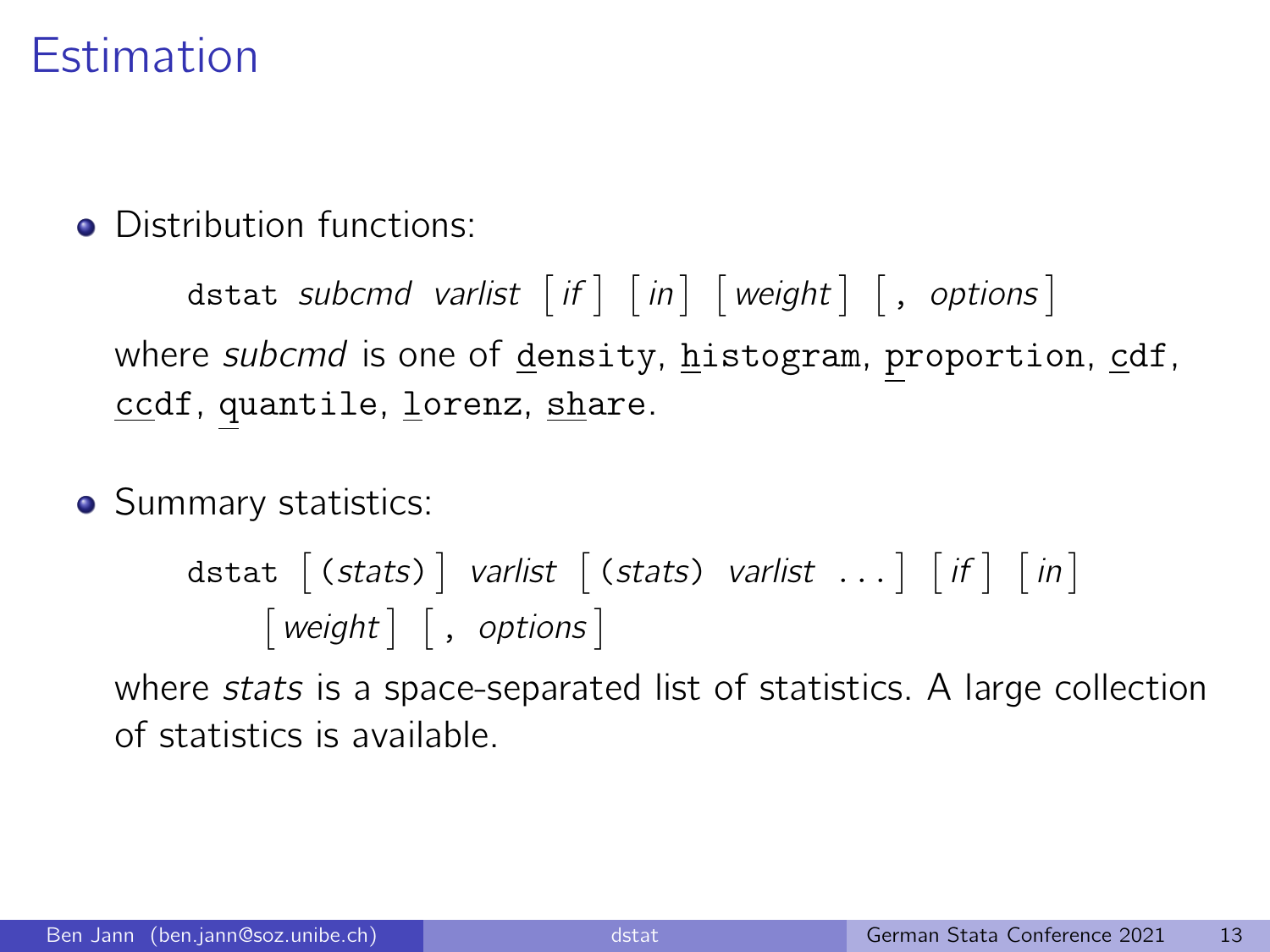| Points in the distribution |                                                                                                                       |
|----------------------------|-----------------------------------------------------------------------------------------------------------------------|
| quantile( $\rho$ )         | $p/100$ quantile; $p$ in $[0, 100]$                                                                                   |
| p(p)                       | alias for quantile()                                                                                                  |
| density(x)                 | kernel density at value x                                                                                             |
| hist(x1,x2)                | histogram density of data within $(x1, x2)$                                                                           |
| $cdf*(x)$                  | cumulative distribution (CDF) at value x; suffix $*$ is empty for default, m for<br>mid-adjusted CDF, f for floor CDF |
| $ccdf*(x)$                 | complementary CDF at value x; suffix $*$ is empty for default, m for mid-adjusted<br>CCDF. f for floor CCDF           |
| prop(x1[, x2])             | proportion of data equal to $x1$ or within $[x1, x2]$                                                                 |
| pct(x1[, x2])              | percent of data equal to x1 or within [x1,x2]                                                                         |
| freq(x1[, x2])             | frequency of data equal to x1 or within [x1,x2]                                                                       |
| total[(x1[,x2])]           | overall total, or total of data equal to x1 or within [x1,x2]                                                         |
| min                        | observed minimum (standard error set to zero)                                                                         |
| max                        | observed maximum (standard error set to zero)                                                                         |
| range                      | max-min (standard error set to zero)                                                                                  |
| midrange                   | (min+max)/2 (standard error set to zero)                                                                              |
| Location measures          |                                                                                                                       |
| mean                       | arithmetic mean                                                                                                       |
| gmean                      | geometric mean (data must be positive)                                                                                |
| hmean                      | harmonic mean (data must be positive)                                                                                 |
| $\text{trim}[(p)]$         | $p/100$ trimmed mean; p in $[0,50]$ ; default is $p=25$                                                               |
| trim(p1,p2)                | trimmed mean with p1/100 lower trimming and p2/100 upper trimming                                                     |
| winscr([p)]                | $p/100$ winsorized mean; p in $[0,50]$ ; default is $p=25$                                                            |
| winsor $(p1, p2)$          | winsorized mean with $p1/100$ lower winsorizing and $p2/100$ upper winsorizing                                        |
| median                     | median; equal to g50                                                                                                  |
| huber[(p)]                 | Huber M estimate with qaussian efficiency $p$ in [63.7,99.9]; default is $p=95$                                       |
|                            |                                                                                                                       |

biweight $[(p)]$ biweight M estimate with gaussian efficiency  $p$  in [.01,99.9]; default is  $p=95$ Hodges-Lehmann location measure (Hodges and Lehmann 1963)

hl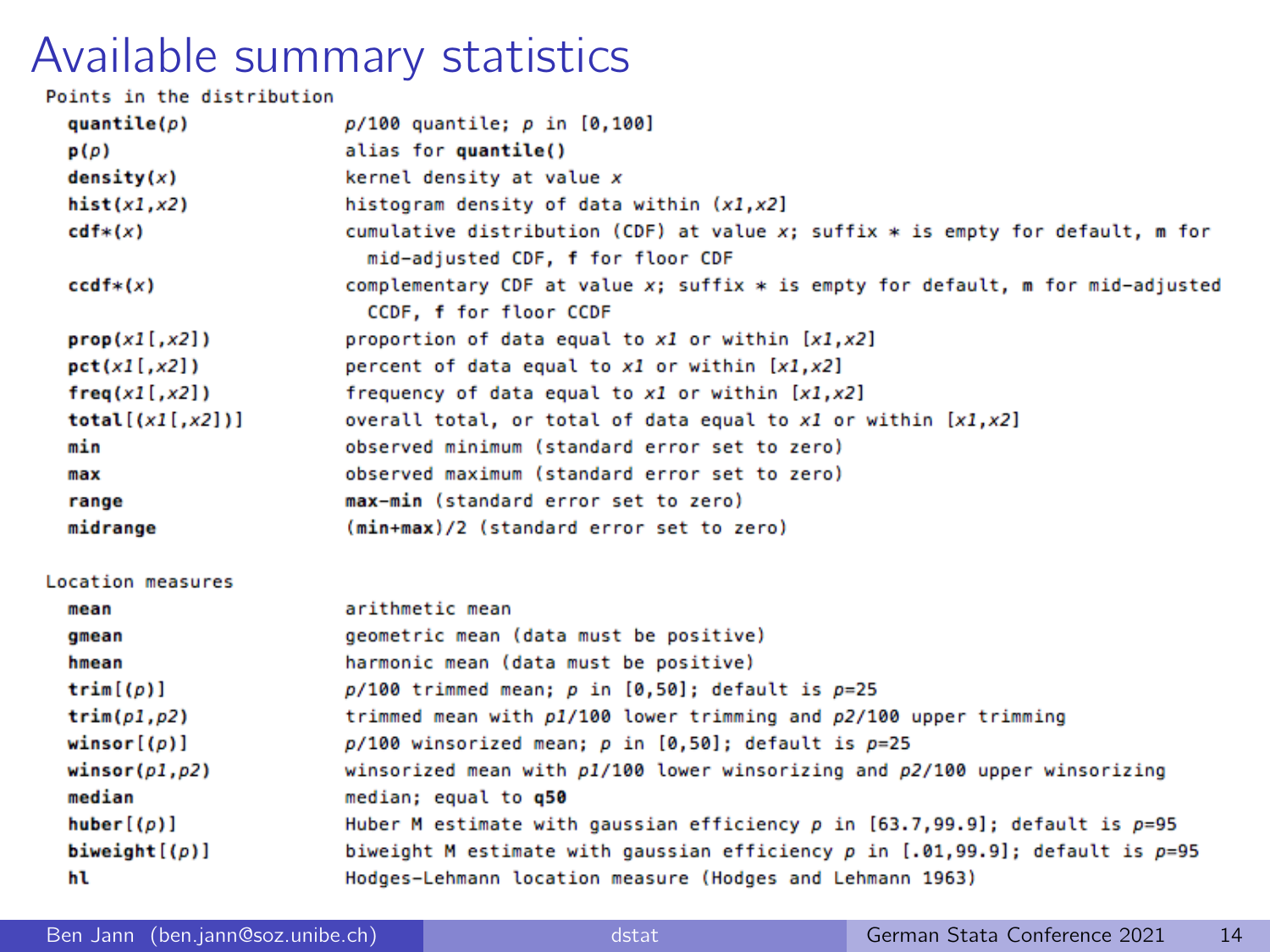| Scale measures    |                                                                                               |
|-------------------|-----------------------------------------------------------------------------------------------|
| sd[(df)]          | standard deviation; df applies small-sample adjustment; default is $df=1$                     |
| variance $[(df)]$ | variance: default is df=1                                                                     |
| mse[(x[, df])]    | mean squared deviation from value x (mean squared error); default is $x=0$ and<br>$df = 0$    |
| smse[(x[, df])]   | square-root of mean squared deviation from value x; default is $x=0$ and $df=0$               |
| iqr[(p1,p2)]      | interquantile range: default is $iar(25.75)$ (interquartile range)                            |
| igrn              | normalized interquartile range; equal to $1 / (invnormal(0.75) - invnormal(0.25))$<br>$*$ iar |
| mad[(l[, t]])     | median (or mean if $l := 0$ ) absolute deviation from the median (or mean if $t := 0$ )       |
| madn[(l[, t])]    | normalized MAD: equal to 1/invnormal(0.75) * mad (or sqrt(pi/2) * mad if $l!=0$ )             |
| mae[(l[,x])]      | median (or mean if $l:=0$ ) absolute deviation from value x; default is $x=0$                 |
| mean[(l[,x])]     | normalized MAE; equal to 1/invnormal(0.75) * mae or (sqrt(pi/2) * mae if $l!=0$ )             |
| md                | mean absolute pairwise difference; equal to $2 * mean * gini$                                 |
| mdn               | normalized mean absolute pairwise difference; equal to sqrt(pi)/2 $*$ md                      |
| mscale[(bp)]      | M estimate of scale with breakdown point bp in [1,50]; default is bp=50                       |
| qn                | On scale coefficient (Rousseeuw and Croux 1993)                                               |
| Skewness measures |                                                                                               |
| skewness          | skewness                                                                                      |
| qskew[(alpha)]    | quantile skewness (Hinkley 1975); alpha in [0,50]; default is alpha=25                        |
| mс                | medcouple (Brys et al. 2004)                                                                  |
| Kurtosis measures |                                                                                               |
| kurtosis          | kurtosis                                                                                      |
| qw[(alpha)]       | quantile tail weight; alpha in [0,50]; default is alpha=25                                    |
| lqw[(alpha)]      | left quantile tail weight; alpha in [0,50]; default is alpha=25                               |
| rqw[(alpha)]      | right quantile tail weight; alpha in [0,50]; default is alpha=25                              |
| lmc               | left medcouple tail weight measure (Brys et al. 2006)                                         |
| rmc               | right medcouple tail weight measure (Brys et al. 2006)                                        |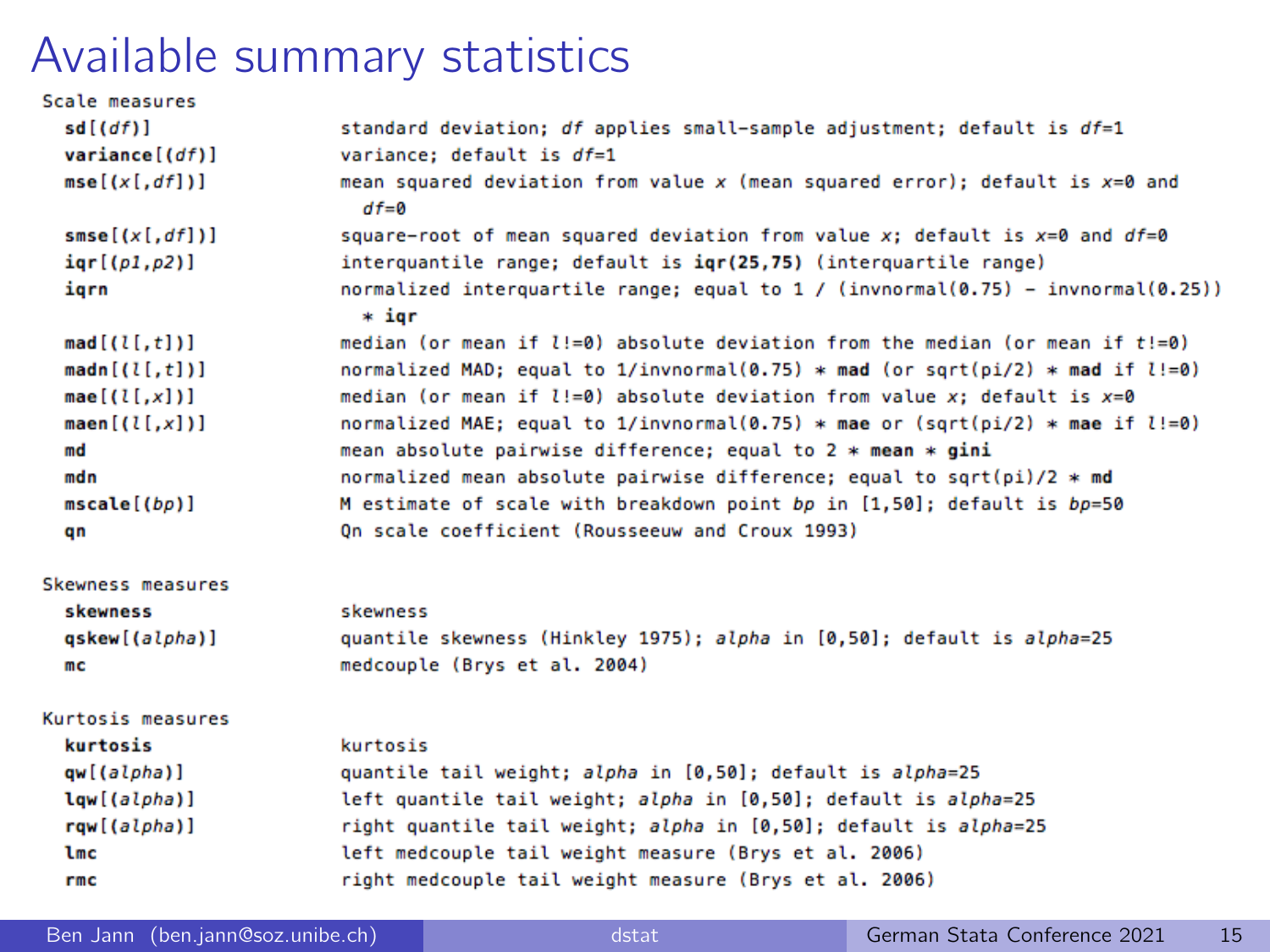| Inequality measures      |                                                                                           |
|--------------------------|-------------------------------------------------------------------------------------------|
| hoover                   | Hoover index (Robin Hood index)                                                           |
| gini[(df)]               | Gini coefficient; df applies small-sample adjustment; default is $df=0$                   |
| agini[(df)]              | absolute Gini coefficient                                                                 |
| mld                      | mean log deviation; equal to $ge(0)$                                                      |
| theil                    | Theil index; equal to $ge(1)$                                                             |
| cv[(df)]                 | coefficient of variation; default is $df=1$ ; $cv(0)=sqrt(2*ge(1))$                       |
| ge[(alpha)]              | generalized entropy (Shorrocks 1980) with parameter alpha                                 |
| atkinson[(epsilon)]      | Atkinson index with parameter epsilon>=0; default is epsilon=1                            |
| lvar[(df)]               | logarithmic variance; default is df=1                                                     |
| vlog[(df)]               | variance of logarithm; default is df=1                                                    |
| top[(p)]                 | outcome share of top p percent; default is p=10                                           |
| bottom([p])              | outcome share of bottom $p$ percent; default is $p=40$                                    |
| mid(p1,p2)]              | outcome share of mid $p1$ to $p2$ percent; default is $p1=40$ and $p2=90$                 |
| palma                    | palma ratio; equal to top/bottom or sratio(40,90)                                         |
| qratio $[(p1,p2)]$       | quantile ratio $q(\rho 2)/q(\rho 1)$ ; default is $\rho 1=10$ and $\rho 2=90$             |
| sratio[(u1, l2)]         | percentile share ratio: default is u1=10 and l2=90                                        |
| sratio [(l1,u1,l2,u2)]   | percentile share ratio; default is $11=0$ , $u1=10$ , $12=90$ , $u2=100$                  |
| $*Iorenz(p)$             | Lorenz ordinate, $p$ in $[0,100]$ ; prefix $*$ is empty for default, $q$ for qeneralized, |
|                          | t for total, a for absolute, e for equality gap                                           |
| $\ast$ share( $p1, p2$ ) | percentile share, $p1$ and $p2$ in [0,100]; prefix $*$ is empty for default, <b>d</b> for |
|                          | density, g for generalized, t for total, a for average                                    |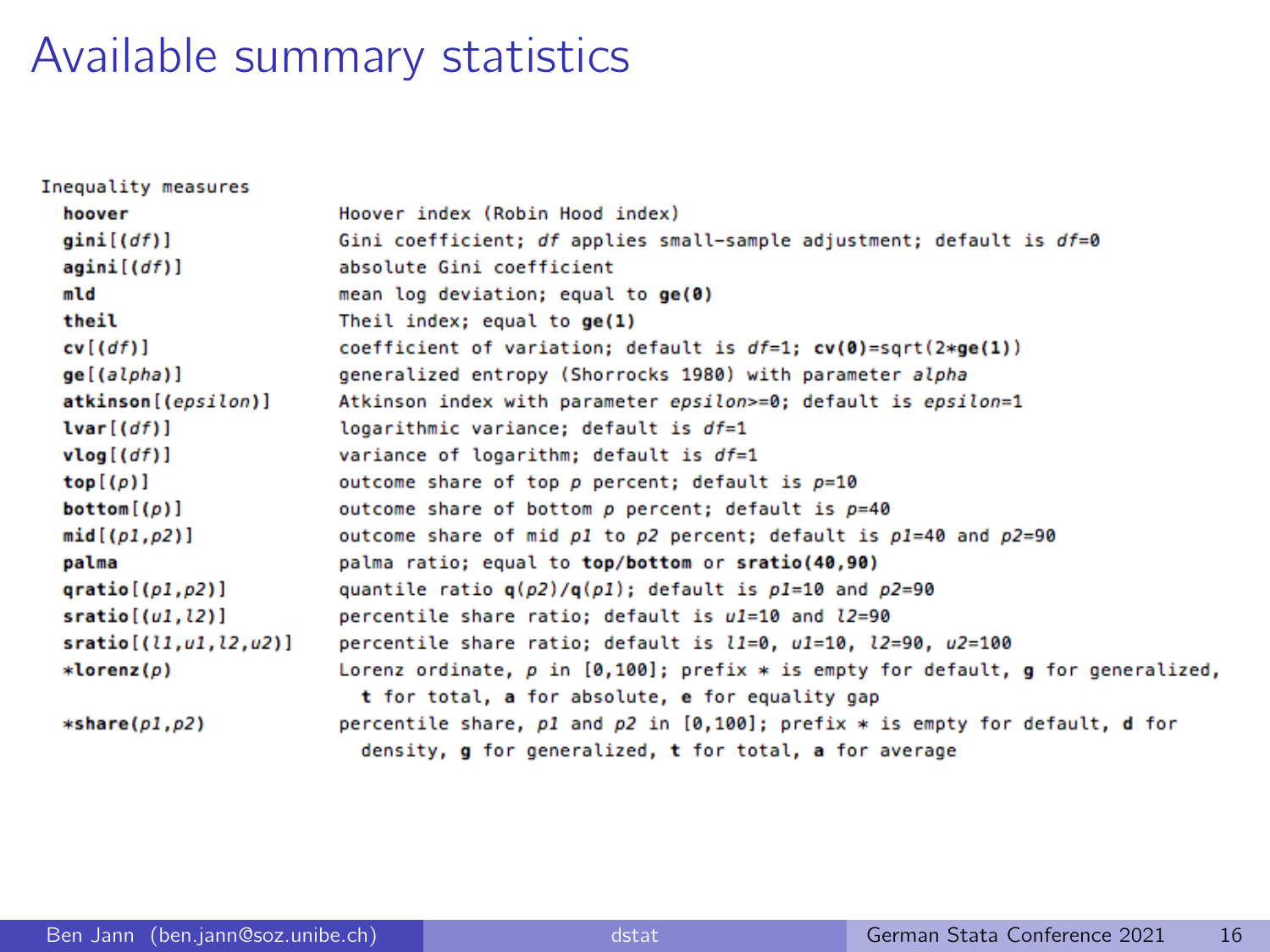| Concentration measures  |                                                                                                                                                               |
|-------------------------|---------------------------------------------------------------------------------------------------------------------------------------------------------------|
| gci(zvar[, df])         | Gini concentration index; zvar specifies the sort variable; df applies<br>small-sample adjustment; default is df=0                                            |
| $\text{gci}[(df)]$      | gci using sort variable from option zvar()                                                                                                                    |
| aci(zvar[, df])         | absolute Gini concentration index; zvar and df are as for gci                                                                                                 |
| aci[(df)]               | aci using sort variable from option zvar()                                                                                                                    |
| $*ccurve(p[,zvar])$     | concentration curve ordinate, $p$ in [0,100]; prefix $*$ is empty for default, g for<br>generalized, t for total, a for absolute, e for equality gap          |
| $*cshare(p1,p2[, zvar]$ | concentration share, $p1$ and $p2$ in [0,100]; prefix $*$ is empty for default, d for<br>density, g for generalized, t for total, a for average               |
| Poverty measures        |                                                                                                                                                               |
| hcr[(plane)]            | head count ratio (i.e. proportion poor); pline specifies the poverty line(s) ><br>0; pline can be varname or #; the default is as set by option pline()       |
| pqap[(plane)]           | poverty gap (proportion by which mean outcome of poor is below poverty line)                                                                                  |
| pgi[(plane)]            | poverty qap index; equal to hcr*pgap                                                                                                                          |
| fgt[(a[,pline])]        | Foster-Greer-Thorbecke index with a>=0 (Foster et al. 1984, 2010); default is<br>$a=0$ (head count ratio); $a=1$ is equivalent to pgi                         |
| sen[(plane)]            | Sen poverty index (Sen 1976; using the replication invariant version of the<br>index, also see Shorrocks 1995)                                                |
| sst[ (pline)]           | Sen-Shorrocks-Thon poverty index (see, e.g., Osberg and Xu 2008)                                                                                              |
| takayama[(pline)]       | Takayama poverty index (Takayama 1979)                                                                                                                        |
| watts[(pline)]          | Watts index (see, e.g., Saisana 2014)                                                                                                                         |
| chu[(a[,pline])]        | Clark-Hemming-Ulph poverty index with a in [0,100] (Clark et al. 1981); default<br>is a=50; a=0 is equivalent to 1-exp(-watts); a=100 is equivalent to fgt(1) |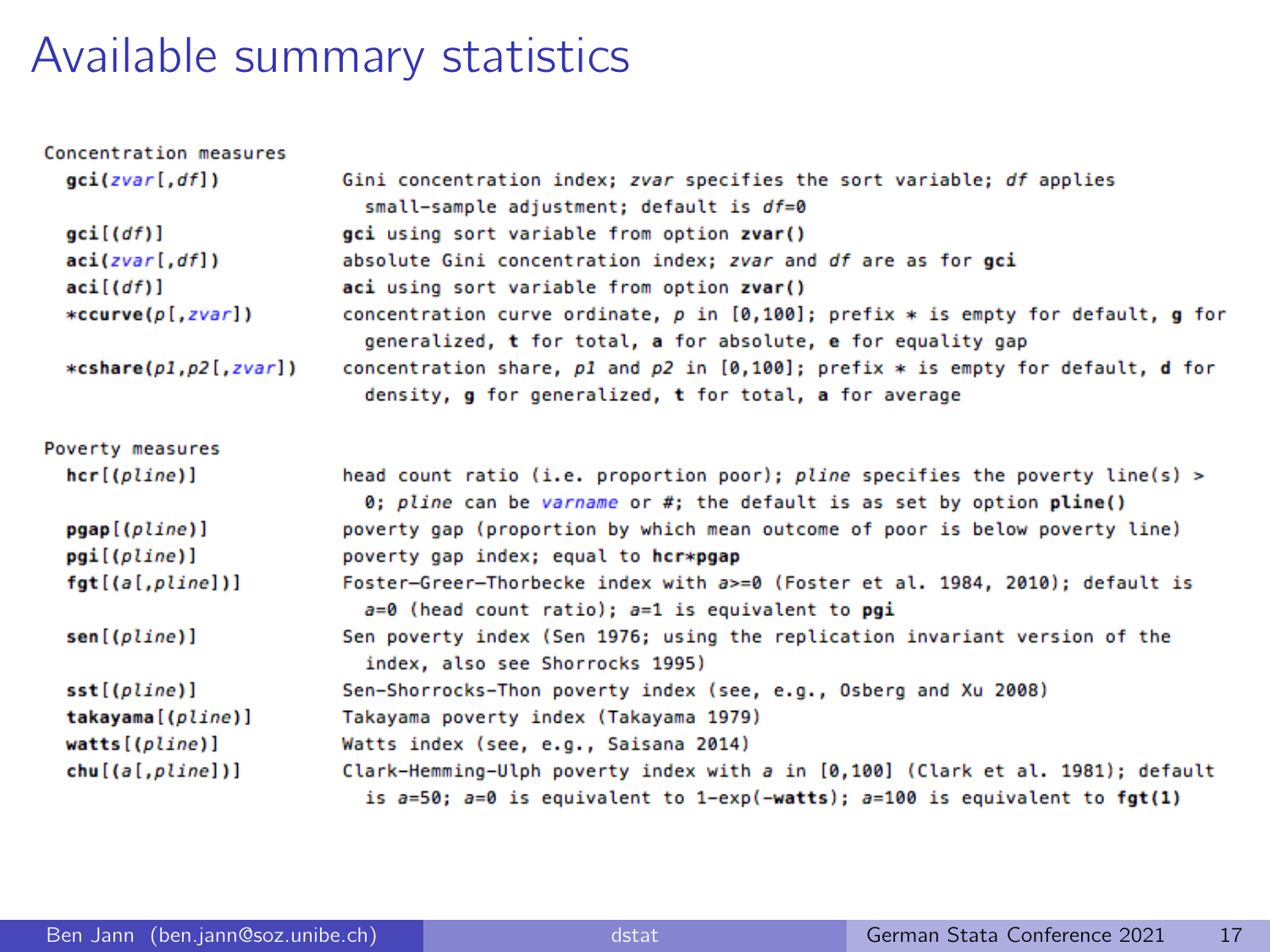## Some main options

 $\texttt{\underline{over}}(\textit{overvar}[\ , \ \textit{options}])\ [\texttt{\underline{total}}]$ 

- $\triangleright$  compute results by subpopulations, possibly including total, possibly accumulating or taking contrasts
- $\underline{\texttt{bal}}$ ance<code>( $[\textit{method}: ]$ varlist $[\ , \ \textit{options} ]$ )</code>
	- $\triangleright$  balance covariates using IPW or entropy balancing
- **O** nocasewise
	- $\triangleright$  exclude missing values for each variable individually (no casewise deletion of observations)
- $\text{vec}(\text{vcetype} \, | \, , \, \text{options} \, |)$ 
	- $\triangleright$  note: specify vce(svy) for complex survey estimation instead of applying the svy prefix!
- There are many more options; see help dstat for details.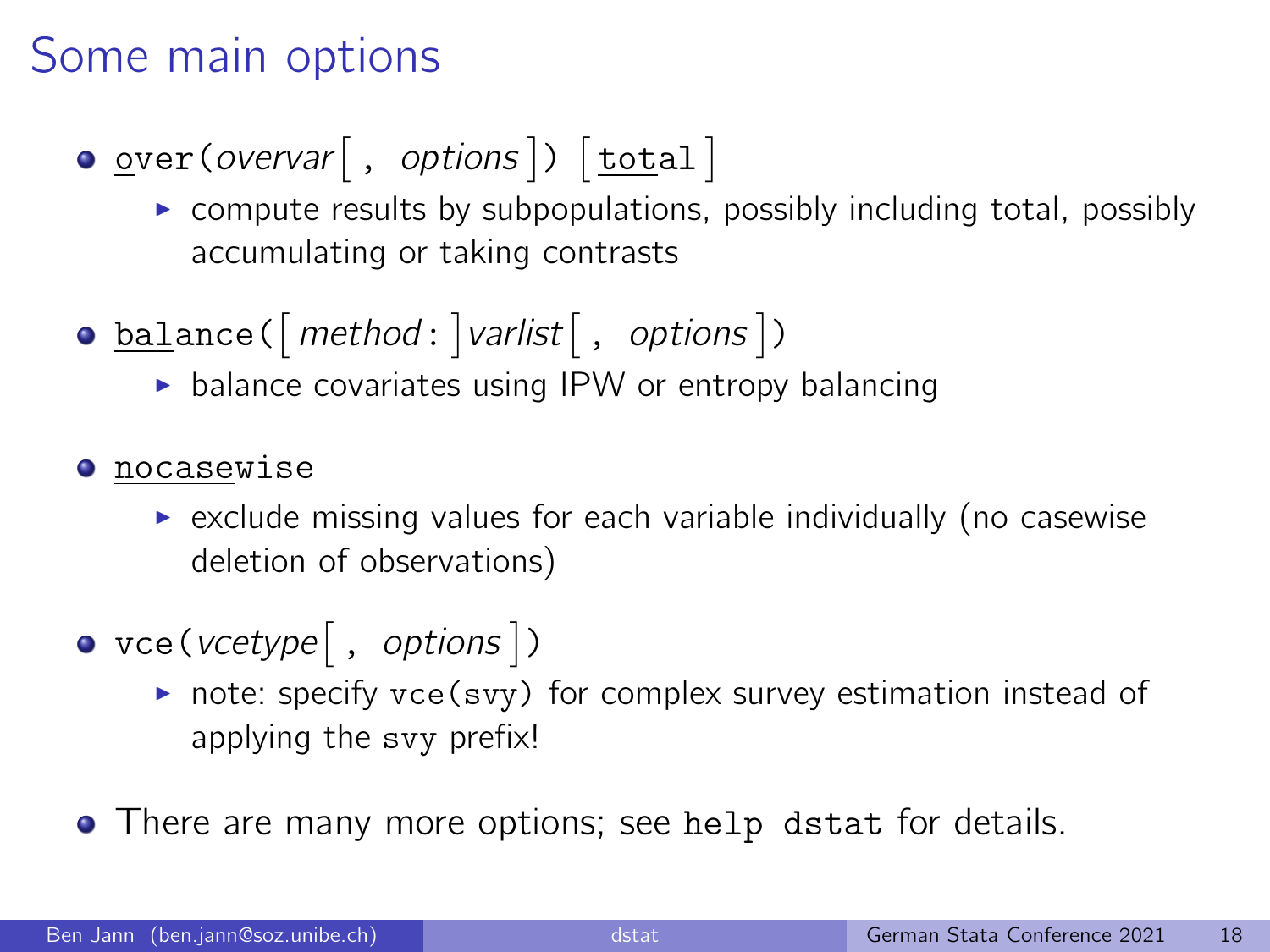## After estimation

• Draw graph:

dstat graph  $[$  , graph options  $]$ or apply option graph() when estimating. The graphs will be created by an internal call to coefplot (Jann 2014).

• Obtain (recentered) influence functions:

 $\texttt{predict}\ \Set{\ \textsf{ stub*}\ |\ \textsf{newvarlist}\ \Set{ \ \textsf{if}\ |\ \textsf{in}\ |\ }, \ \textsf{predict}\_\textsf{options}\ ] }$ or apply option generate() when estimating.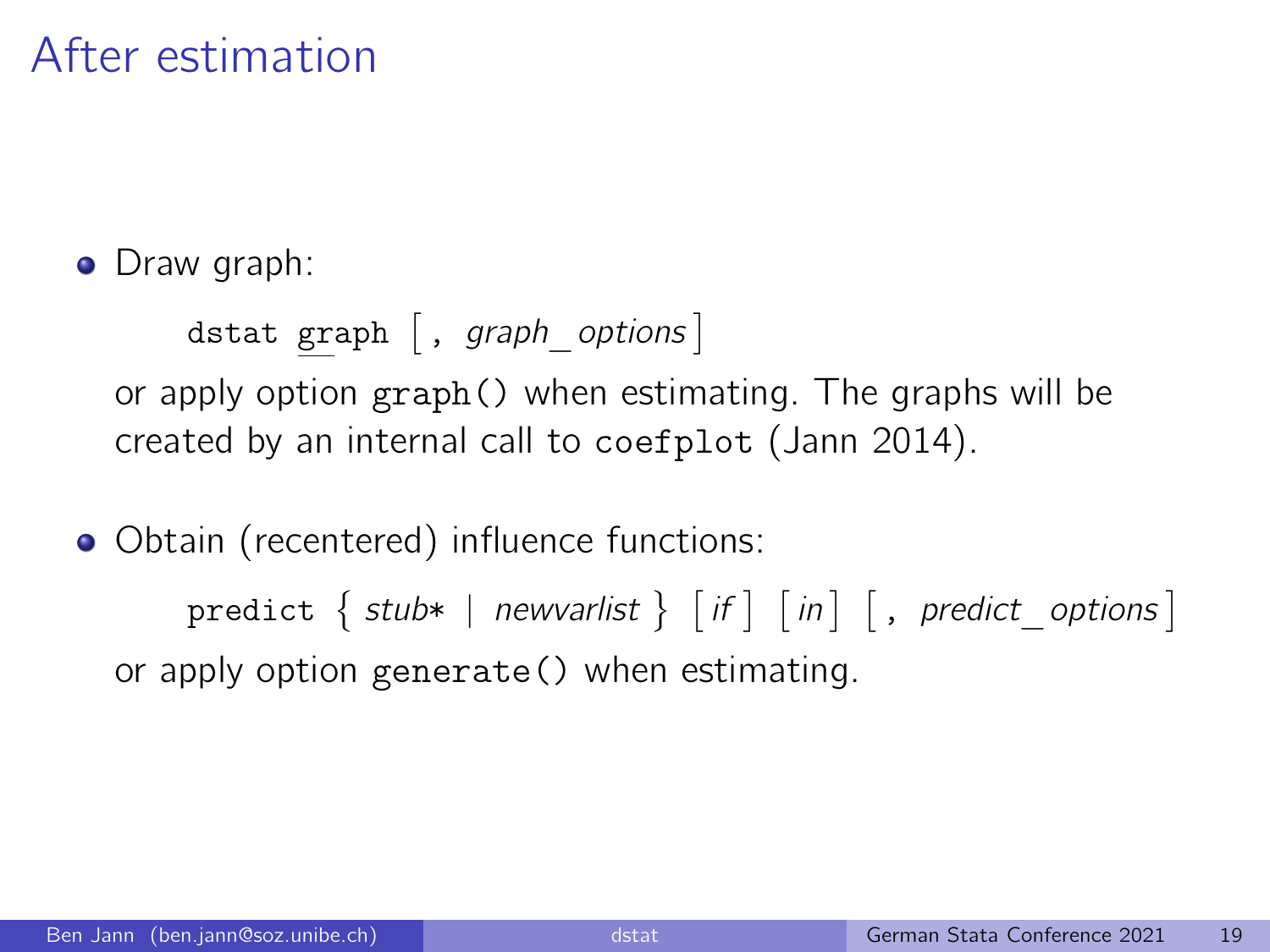







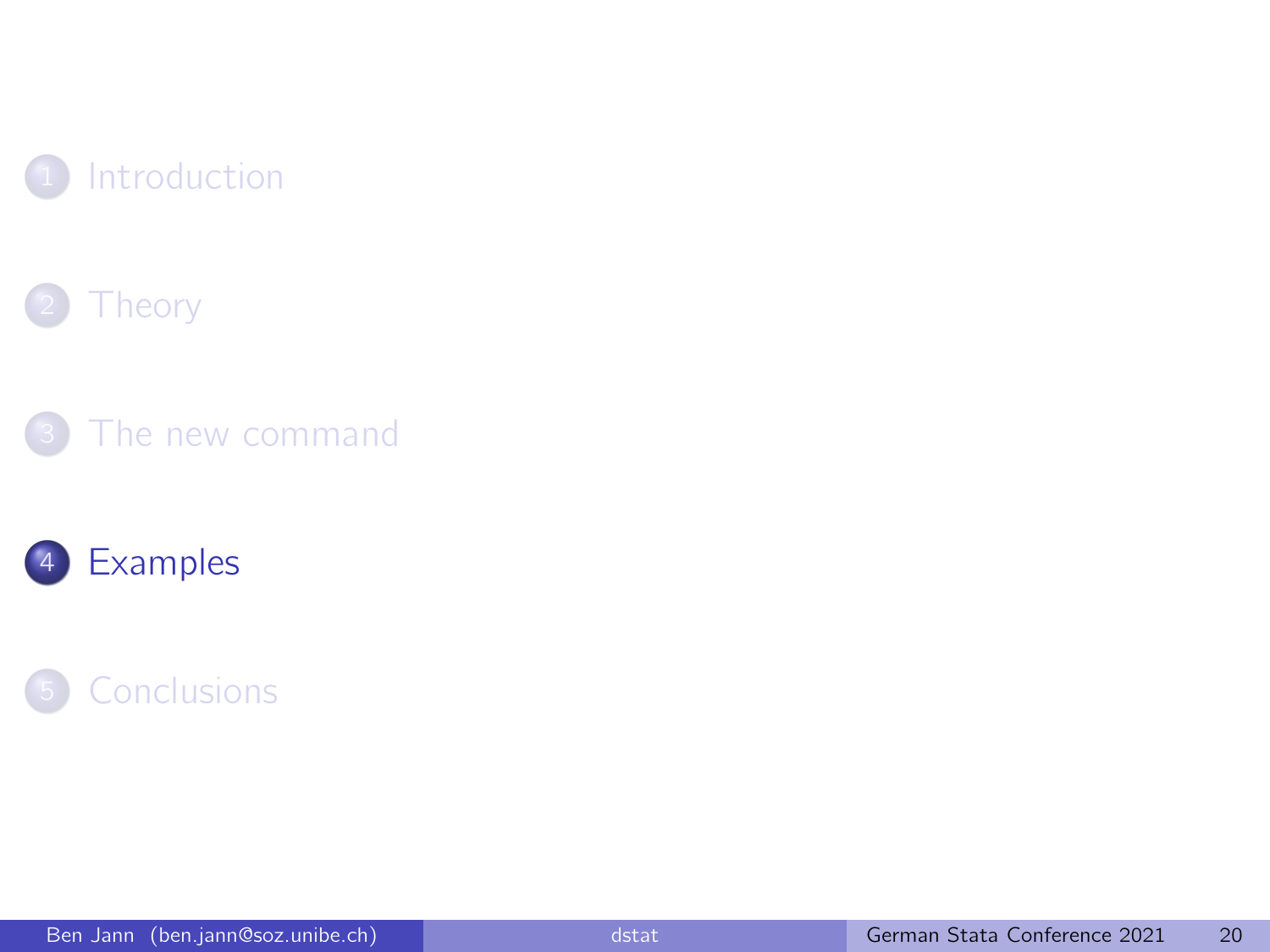| . use sess16, clear<br>(Sample from Swiss Earnings Structure Survey 2016)<br>. describe |              |         |        |                                                     |  |  |  |
|-----------------------------------------------------------------------------------------|--------------|---------|--------|-----------------------------------------------------|--|--|--|
| Contains data from sess16.dta<br>obs:                                                   | 50,000       |         |        | Sample from Swiss Earnings Structure<br>Survey 2016 |  |  |  |
| vars:                                                                                   | 5            |         |        | 24 Jun 2021 21:38                                   |  |  |  |
|                                                                                         | storage      | display | value  |                                                     |  |  |  |
| variable name                                                                           | type         | format  | label  | variable label                                      |  |  |  |
| earnings                                                                                | long         | %10.0g  |        | monthly earnings in CHF (full-time<br>equivalent)   |  |  |  |
| gender                                                                                  | byte         | %8.0g   | gender | gender                                              |  |  |  |
| educ                                                                                    | byte         | %27.0g  | educ   | highest educational degree                          |  |  |  |
| tenure                                                                                  | byte $%8.0g$ |         |        | tenure (in years)                                   |  |  |  |
| wgt                                                                                     | double       | %10.0g  |        | sampling weight                                     |  |  |  |
| Sorted by:                                                                              |              |         |        |                                                     |  |  |  |

. summarize

| Variable | Obs    | Mean     | Std. Dev. | Min      | Max      |
|----------|--------|----------|-----------|----------|----------|
| earnings | 47,600 | 7848.055 | 4189.382  | 2314     | 103998   |
| gender   | 49,771 | .5547608 | .4969972  |          |          |
| educ     | 49,503 | 2.797063 | 1.304769  |          | 5        |
| tenure   | 48.525 | 8.599588 | 8.934825  |          | 61       |
| wgt      | 50,000 | 33.19645 | 61.75064  | 8.435029 | 2991.433 |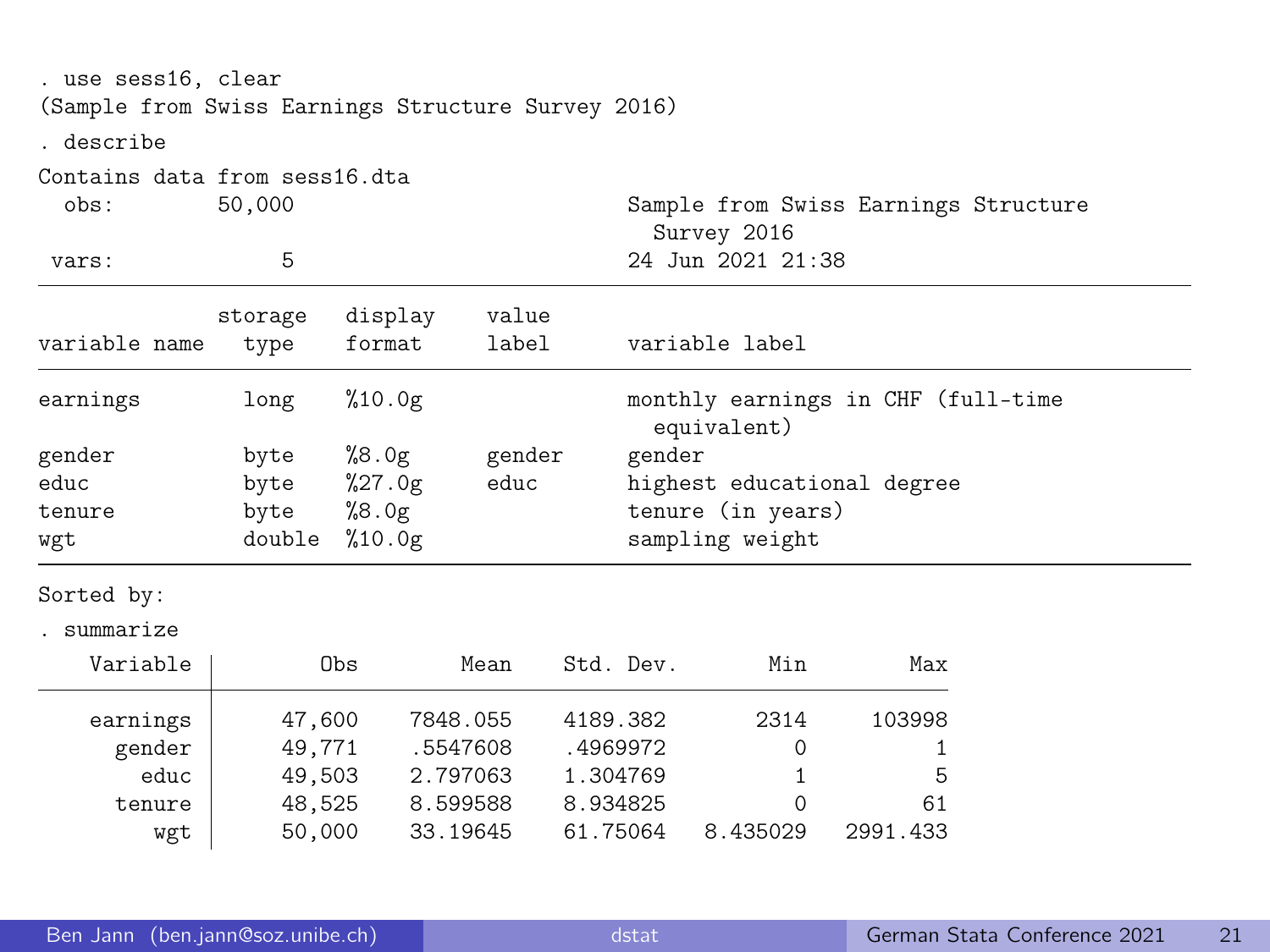**If you specify no subcommand and no statistics, dstat behaves like** official mean:

| mean                     |                      |                      | Number of $obs =$    | 47,383               |
|--------------------------|----------------------|----------------------|----------------------|----------------------|
| earnings                 | Coef.                | Std. Err.            |                      | [95% Conf. Interval] |
| gender<br>female<br>male | 6511.388<br>8007.006 | 31.48064<br>53.82319 | 6449.686<br>7901.511 | 6573.091<br>8112.5   |

. dstat earnings [pw=wgt], over(gender)

. mean earnings [pw=wgt], over(gender)

Mean estimation Number of obs = 47,383

|                                     | Mean                 | Std. Err.            | [95% Conf. Interval] |                    |
|-------------------------------------|----------------------|----------------------|----------------------|--------------------|
| c.earnings@gender<br>female<br>male | 6511.388<br>8007.006 | 31.48064<br>53.82319 | 6449.686<br>7901.511 | 6573.091<br>8112 5 |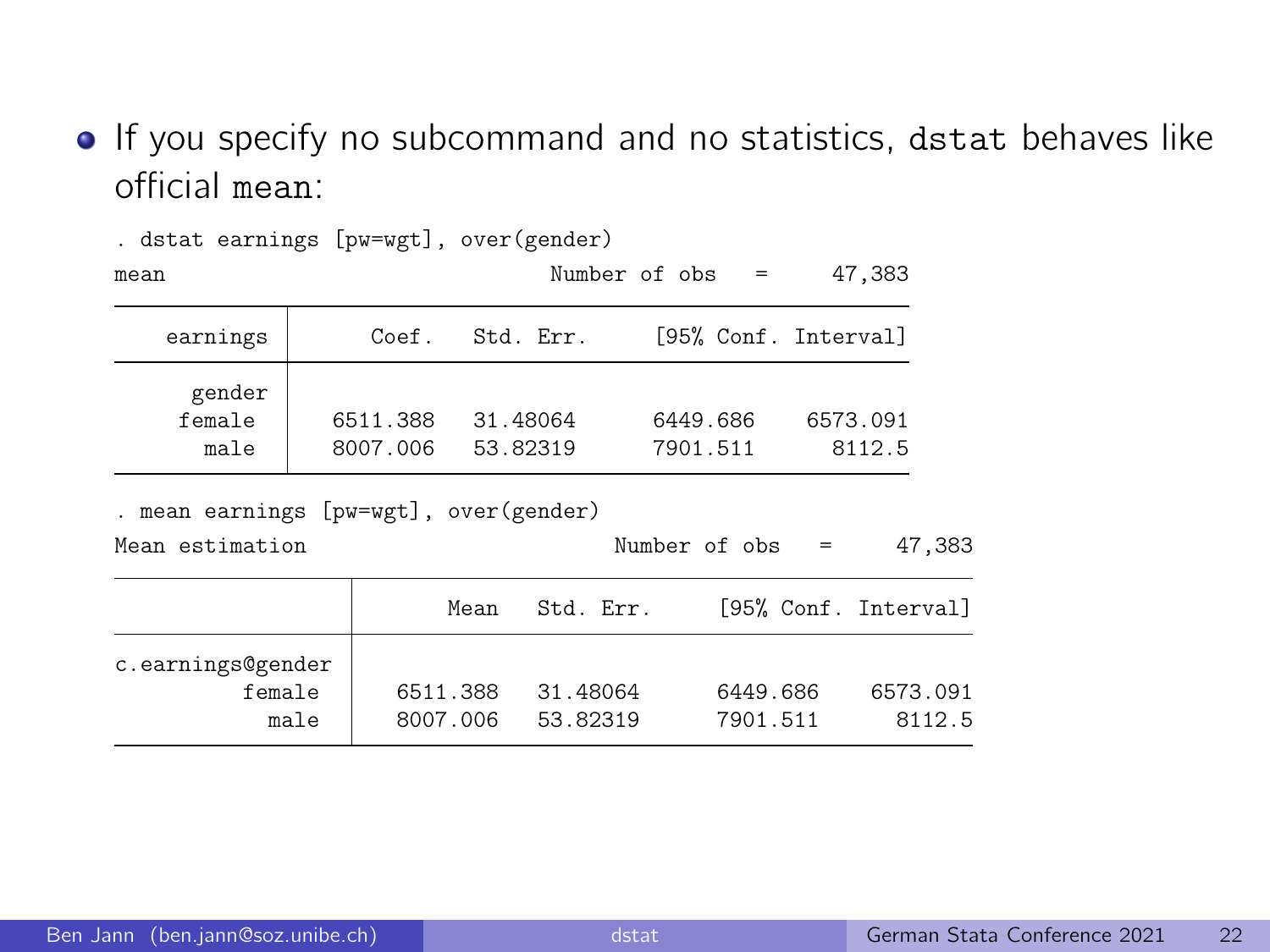Other than mean it allows you to include the total across subpopulations or to take contrasts:

|                                               |          |           | . dstat earnings [pw=wgt], over(gender, contrast(1) ratio) |          |
|-----------------------------------------------|----------|-----------|------------------------------------------------------------|----------|
| Ratio of mean                                 |          |           | Number of obs =                                            | 47,383   |
|                                               |          |           | Contrast<br>$=$                                            | 1.gender |
| earnings                                      | Coef.    | Std. Err. | [95% Conf. Interval]                                       |          |
| gender<br>female                              | .8132114 | .0067335  | .8000137                                                   | .8264091 |
|                                               |          |           |                                                            |          |
| . dstat earnings [pw=wgt], over(gender) total |          |           |                                                            |          |
| mean                                          |          |           | Number of obs =                                            | 47,383   |
| earnings                                      | Coef.    | Std. Err. | [95% Conf. Interval]                                       |          |
| gender                                        |          |           |                                                            |          |
| female                                        | 6511.388 | 31.48064  | 6449.686                                                   | 6573.091 |
| male                                          | 8007.006 | 53.82319  | 7901.511                                                   | 8112.5   |
|                                               |          |           |                                                            |          |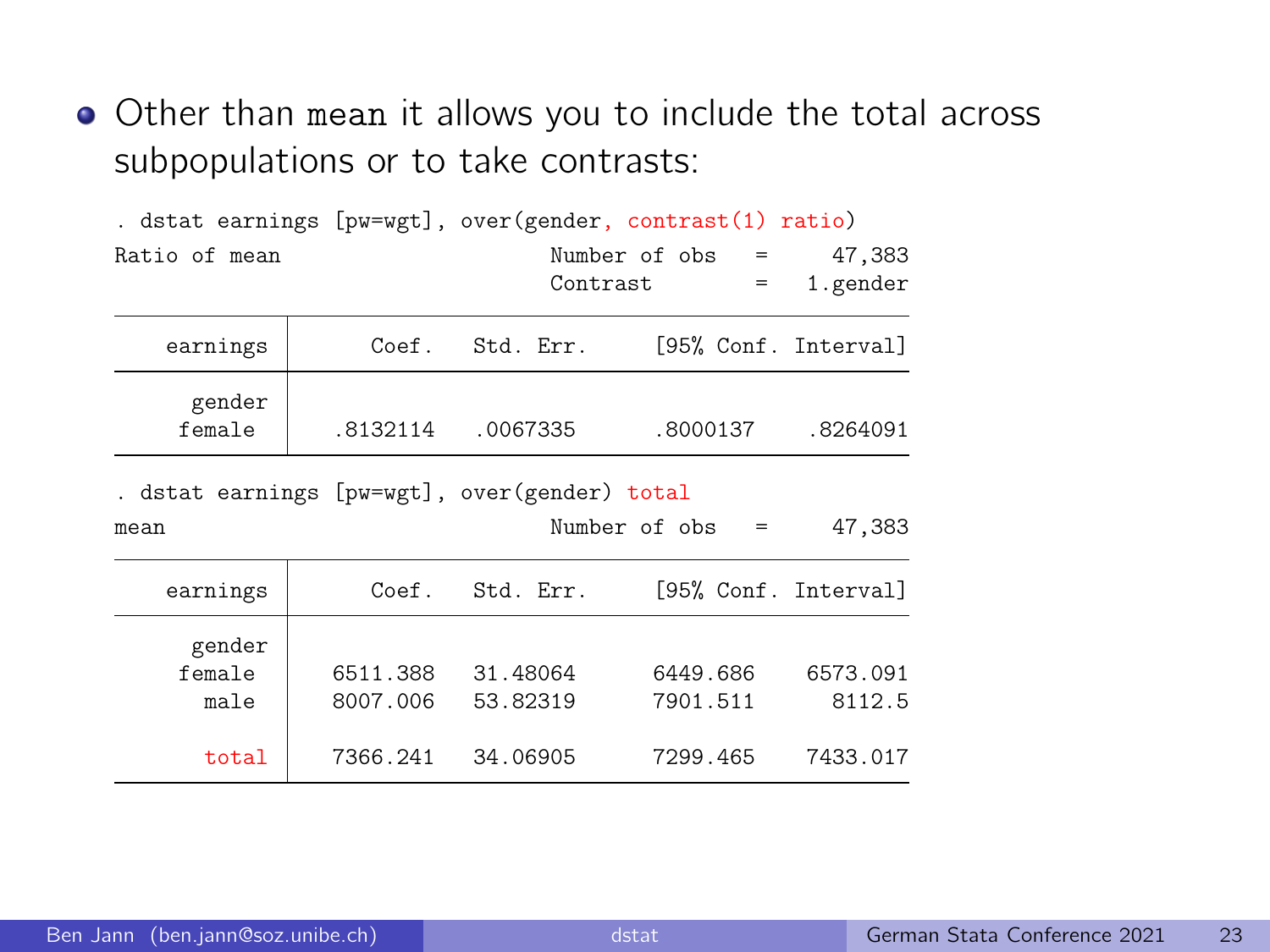#### You can also select and reorder subpopulations (total will still be across all subpopulations):

| . ustat carnings [pw-wgt], over (cuut) totar<br>mean                                                                             | Number of obs                                            | $\sim$ $=$                                               | 47,129                                                  |                                                          |
|----------------------------------------------------------------------------------------------------------------------------------|----------------------------------------------------------|----------------------------------------------------------|---------------------------------------------------------|----------------------------------------------------------|
| earnings                                                                                                                         | Coef.                                                    | Std. Err.                                                |                                                         | [95% Conf. Interval]                                     |
| educ<br>Lower secondary<br>Upper secondary: vocational<br>Upper secondary: general<br>Tertiary: vocational<br>Tertiary: academic | 5093.716<br>6380.539<br>7438.123<br>9019.856<br>11471.11 | 38.91248<br>34.30033<br>141.6259<br>56.53847<br>170.9918 | 5017.447<br>6313.31<br>7160.534<br>8909.039<br>11135.96 | 5169.985<br>6447.768<br>7715.711<br>9130.672<br>11806.25 |
| total                                                                                                                            | 7369.873                                                 | 34.33644                                                 | 7302.573                                                | 7437.173                                                 |

. dstat earnings [pw=wgt], over(educ, select(5 4)) total

 $data$  carnings  $[$  pw=wt],  $^{0}$   $^{0}$   $^{0}$   $^{0}$   $^{0}$   $^{0}$   $^{0}$   $^{0}$   $^{0}$   $^{0}$   $^{0}$   $^{0}$   $^{0}$   $^{0}$   $^{0}$   $^{0}$   $^{0}$   $^{0}$   $^{0}$   $^{0}$   $^{0}$   $^{0}$   $^{0}$   $^{0}$   $^{0}$   $^{0}$   $^{0}$   $^{0}$   $^{0}$   $^{0}$   $^{0}$   $^{0}$   $^{0}$ 

| mean | Number of obs<br>the contract of the contract of the contract of the contract of the contract of | the contract of the contract of | the contract of the contract of |  | 47,129<br>$\sim$ $\sim$ |
|------|--------------------------------------------------------------------------------------------------|---------------------------------|---------------------------------|--|-------------------------|
|------|--------------------------------------------------------------------------------------------------|---------------------------------|---------------------------------|--|-------------------------|

| earnings                                           | Coef.                | Std. Err.            | [95% Conf. Interval] |                      |
|----------------------------------------------------|----------------------|----------------------|----------------------|----------------------|
| educ<br>Tertiary: academic<br>Tertiary: vocational | 11471.11<br>9019.856 | 170.9918<br>56.53847 | 11135.96<br>8909.039 | 11806.25<br>9130.672 |
| total                                              | 7369.873             | 34.33644             | 7302.573             | 7437.173             |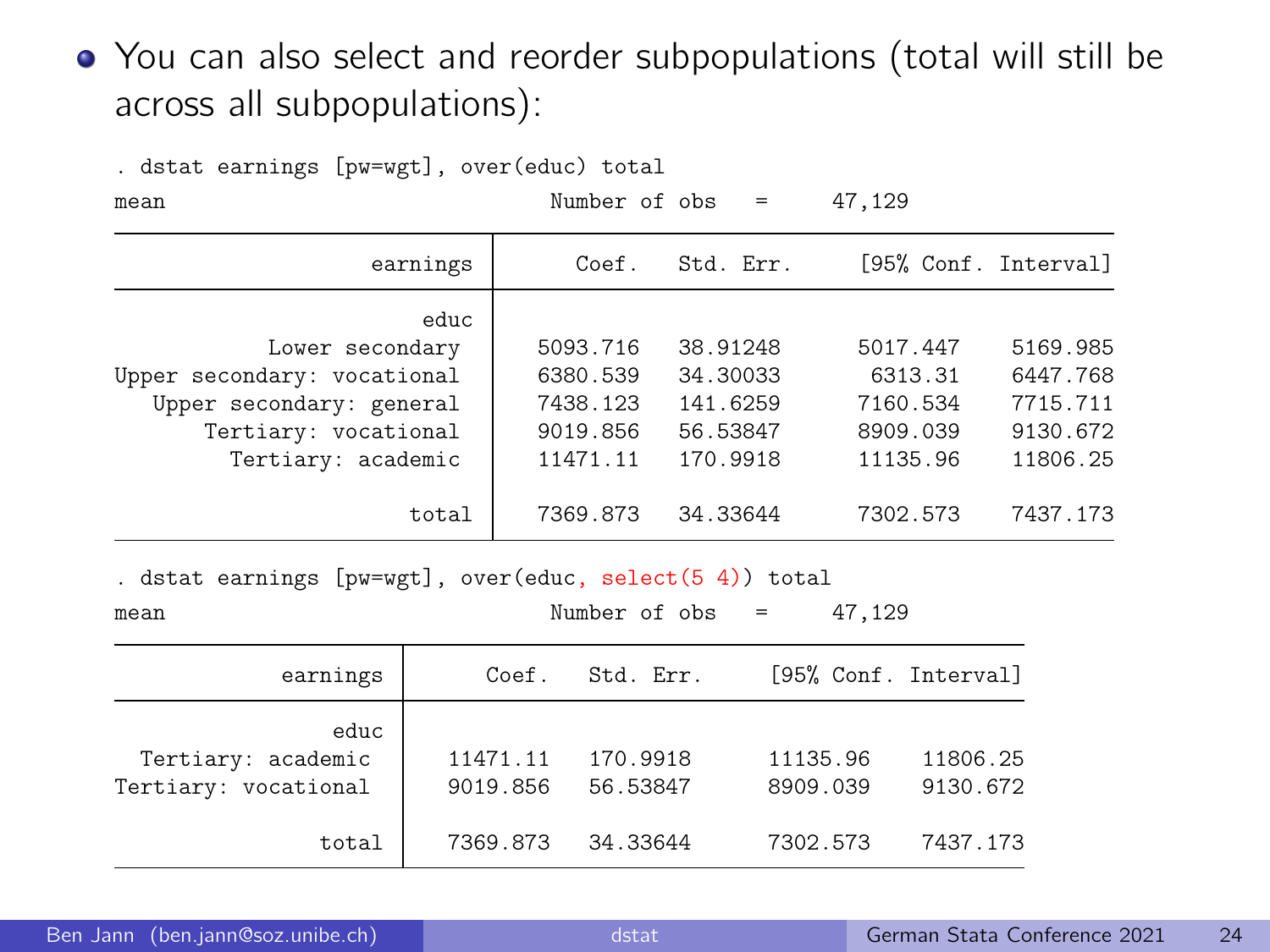#### Furthermore, dstat supports IPW covariate balancing. Here is an "ATT" of being male (earnings gap if women's sample is reweighted):

| . dstat earnings [pw=wgt], over(gender, contrast) balance(i.educ tenure, ref(1))                                                                                                                            |                            |           |                     |                                         |                             |                                            |          |
|-------------------------------------------------------------------------------------------------------------------------------------------------------------------------------------------------------------|----------------------------|-----------|---------------------|-----------------------------------------|-----------------------------|--------------------------------------------|----------|
| Difference in mean                                                                                                                                                                                          |                            |           |                     | Number of obs<br>Contrast<br>Balancing: | $=$<br>$=$                  | 45,530<br>$0.$ gender                      |          |
|                                                                                                                                                                                                             |                            |           |                     |                                         | $method =$<br>$reference =$ | ipw<br>1.gender<br>$controls = e(balance)$ |          |
| earnings                                                                                                                                                                                                    | Coef.                      | Std. Err. | t.                  | P>  t                                   |                             | [95% Conf. Interval]                       |          |
| gender<br>male                                                                                                                                                                                              | 1261.559                   | 55.857    | 22.59               | 0.000                                   | 1152.078                    | 1371.039                                   |          |
| . teffects ipw (earnings) (gender i.educ tenure) [pw=wgt], atet nolog<br>Treatment-effects estimation<br>Estimator : inverse-probability weights<br>Outcome model : weighted mean<br>Treatment model: logit |                            |           |                     |                                         | Number of obs               | 45,530<br>$=$                              |          |
|                                                                                                                                                                                                             | earnings                   | Coef.     | Robust<br>Std. Err. | $\mathbf{z}$                            | P >  z                      | [95% Conf. Interval]                       |          |
| <b>ATET</b>                                                                                                                                                                                                 | gender<br>(male vs female) | 1261.559  | 55.85639            | 22.59                                   | 0.000                       | 1152.082                                   | 1371.035 |
| POmean                                                                                                                                                                                                      | gender<br>female           | 6755.25   | 34.66481            | 194.87                                  | 0.000                       | 6687.308                                   | 6823.192 |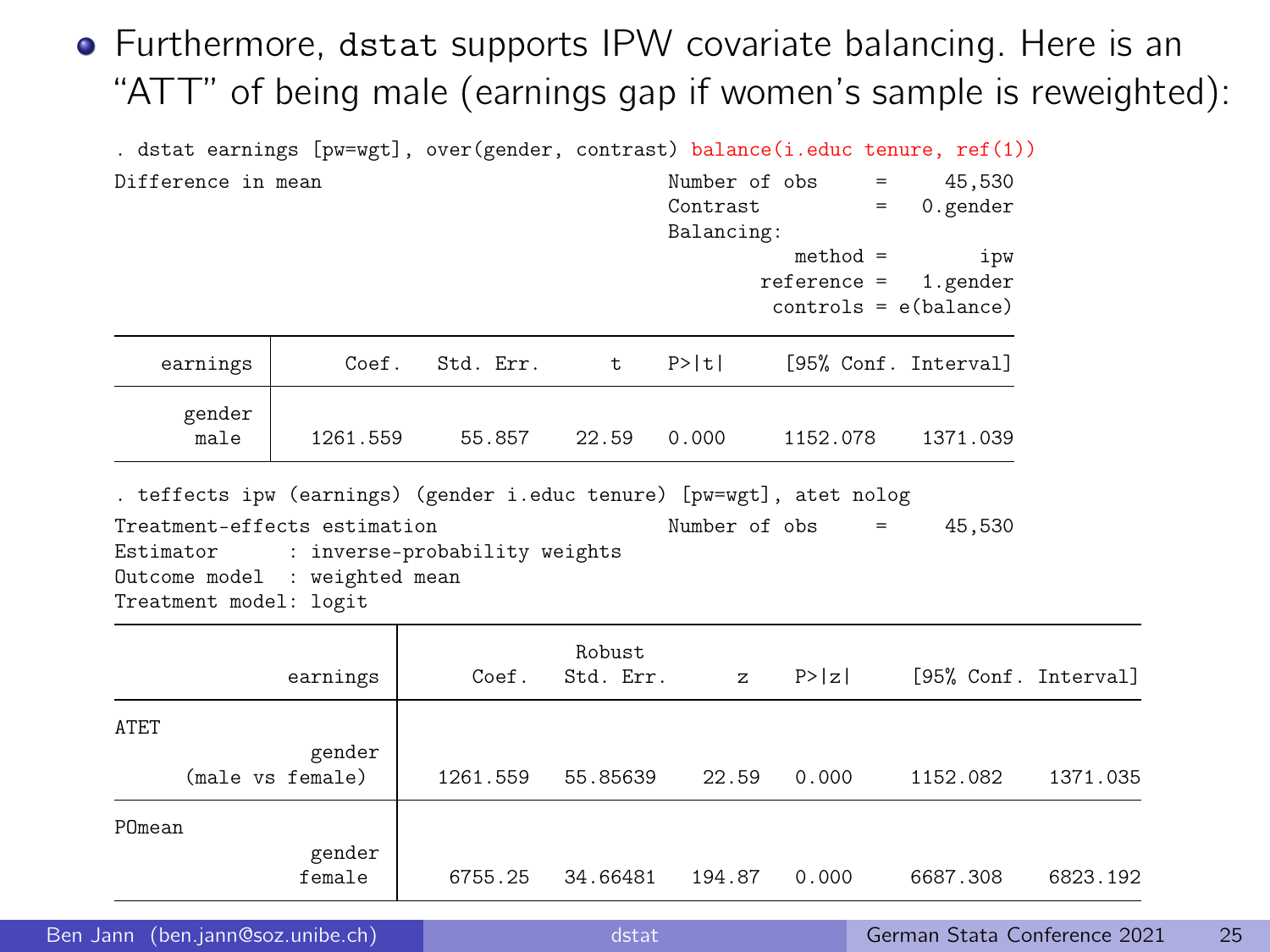• IPW does not perfectly balance the data ...

. dstat (pr1 pr2 pr3 pr4 pr5) educ (mean) tenure [pw=wgt] if earnings<., /// > over(gender, contrast) balance(i.educ tenure, ref(1)) Difference in summary statistics Number of obs = 45,530<br>Contrast = 0 gender  $= 0.$ gender Balancing: method = ipw

reference = 1.gender controls = e(balance)

0: gender = female 1:  $\sigma$ ender = male

|                    | Coef.       | Std. Err. | t.      | P>  t |             | [95% Conf. Interval] |
|--------------------|-------------|-----------|---------|-------|-------------|----------------------|
| $1$ $\approx$ educ |             |           |         |       |             |                      |
| pr1                | $-.0017249$ | .0005537  | $-3.12$ | 0.002 | $-.0028101$ | $-.0006396$          |
| pr2                | .0006886    | .0009046  | 0.76    | 0.447 | $-.0010844$ | .0024616             |
| pr3                | $-.0002834$ | .0003077  | $-0.92$ | 0.357 | $-.0008864$ | .0003197             |
| pr4                | .0003433    | .000665   | 0.52    | 0.606 | $-.0009601$ | .0016466             |
| pr5                | .0009764    | .0004809  | 2.03    | 0.042 | .0000338    | .0019189             |
| $1$ ~tenure        |             |           |         |       |             |                      |
| mean               | .1103688    | .0254176  | 4.34    | 0.000 | .0605498    | .1601877             |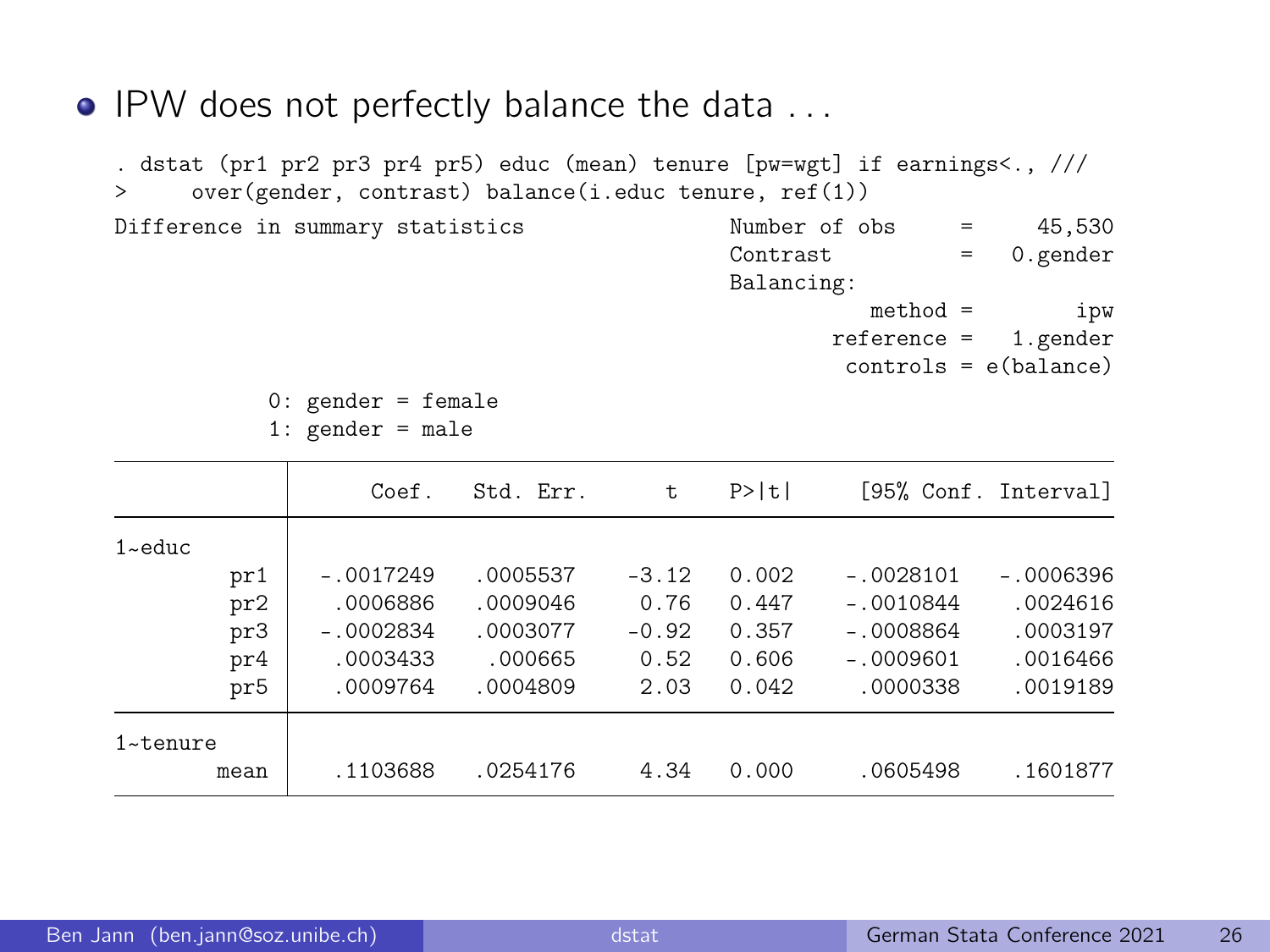• ... so you may prefer entropy balancing:

. dstat earnings [pw=wgt], over(gender, contrast) balance(eb:i.educ tenure, ref(1)) Difference in mean  $\mu$  Number of obs = 45,530<br>Contrast = 0 gender  $= 0.\text{gender}$ Balancing:  $method =$ eb<br>ference = 1.gender  $reference =$ controls = e(balance) earnings Coef. Std. Err. t. P>|t| [95% Conf. Interval] gender<br>male male 1247.068 55.99405 22.27 0.000 1137.318 1356.817 . kmatch eb gender i.educ tenure (earnings = i.educ tenure) [pw=wgt], att nomtable (fitting balancing weights ... done) Entropy balancing  $\mu$  Number of obs = 45,530<br>Ralance tolerance = 00001  $Balance to lernance =$ Treatment : gender = 1 Targets : 1 Covariates : i.educ tenure RA equations: earnings = i.educ tenure \_cons Treatment-effects estimation earnings Coef. Std. Err. t P>|t| [95% Conf. Interval] ATT 1247.068 55.99405 22.27 0.000 1137.318 1356.817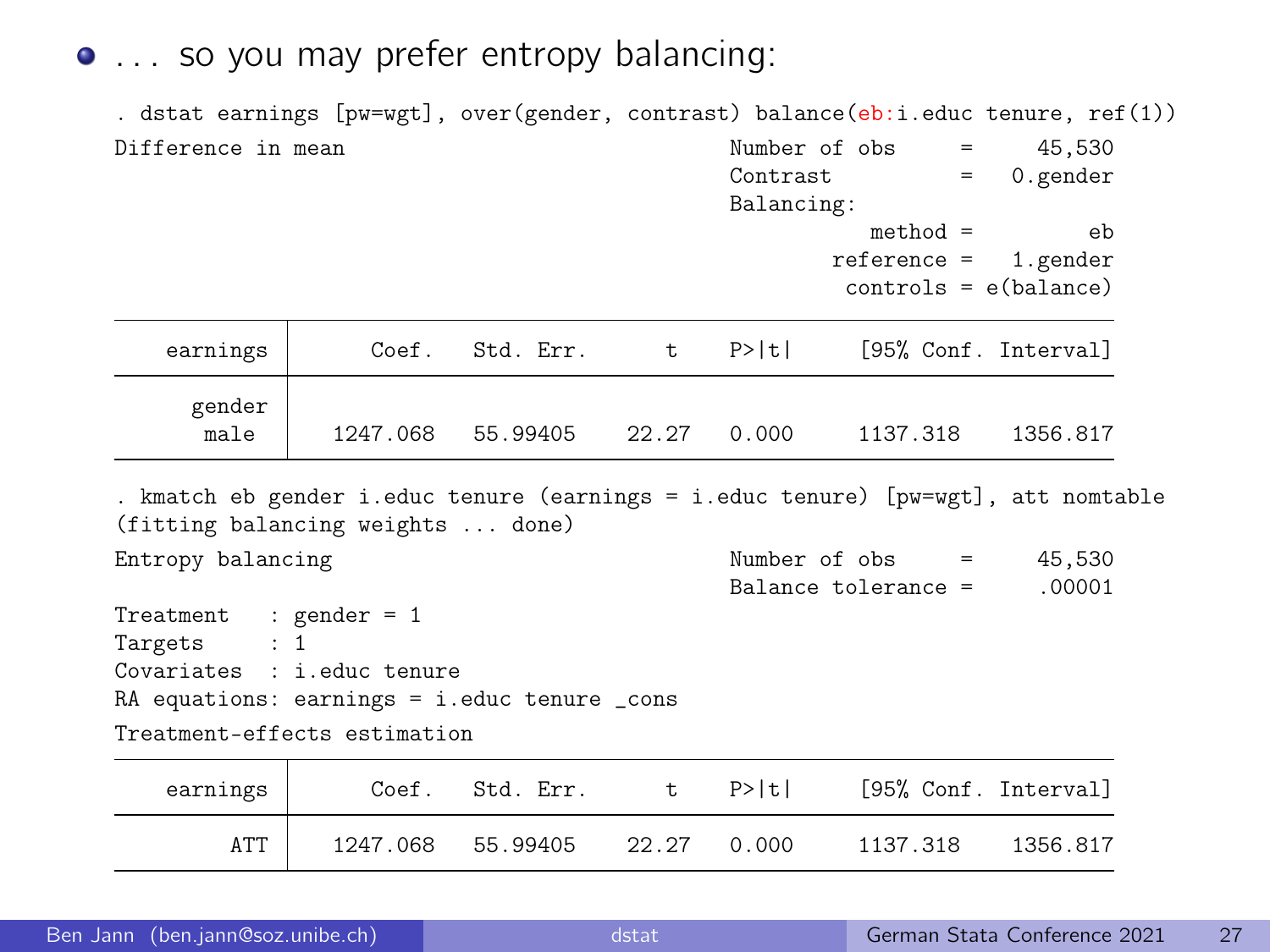#### **•** Perfect balance!

. dstat (pr1 pr2 pr3 pr4 pr5) educ (mean) tenure [pw=wgt] if earnings<., /// > over(gender, contrast) balance(eb:i.educ tenure, ref(1))

Difference in summary statistics Number of obs = 45,530 Contrast = 0.gender Balancing:  $method =$ eb reference = 1.gender controls = e(balance)

0: gender = female

1: gender = male

|           |      | Coef.        | Std. Err.    | t.       | P>  t |              | [95% Conf. Interval] |
|-----------|------|--------------|--------------|----------|-------|--------------|----------------------|
| $1$ ~educ |      |              |              |          |       |              |                      |
|           | pr1  | $-3.61e-16$  | $2.18e-17$   | $-16.52$ | 0.000 | $-4.04e-16$  | $-3.18e-16$          |
|           | pr2  | $2.22e-16$   | $1.52e-17$   | 14.60    | 0.000 | $1.92e - 16$ | $2.52e-16$           |
|           | pr3  | $2.08e-17$   | $1.46e-18$   | 14.30    | 0.000 | $1.80e - 17$ | $2.37e-17$           |
|           | pr4  | $1.39e - 16$ | $6.82e-18$   | 20.36    | 0.000 | $1.25e - 16$ | $1.52e-16$           |
|           | pr5  | $6.94e-17$   | $3.75e - 18$ | 18.52    | 0.000 | $6.20e - 17$ | $7.67e-17$           |
| 1~tenure  |      |              |              |          |       |              |                      |
|           | mean | $-3.55e-15$  | $2.25e-16$   | $-15.78$ | 0.000 | $-3.99e-15$  | $-3.11e-15$          |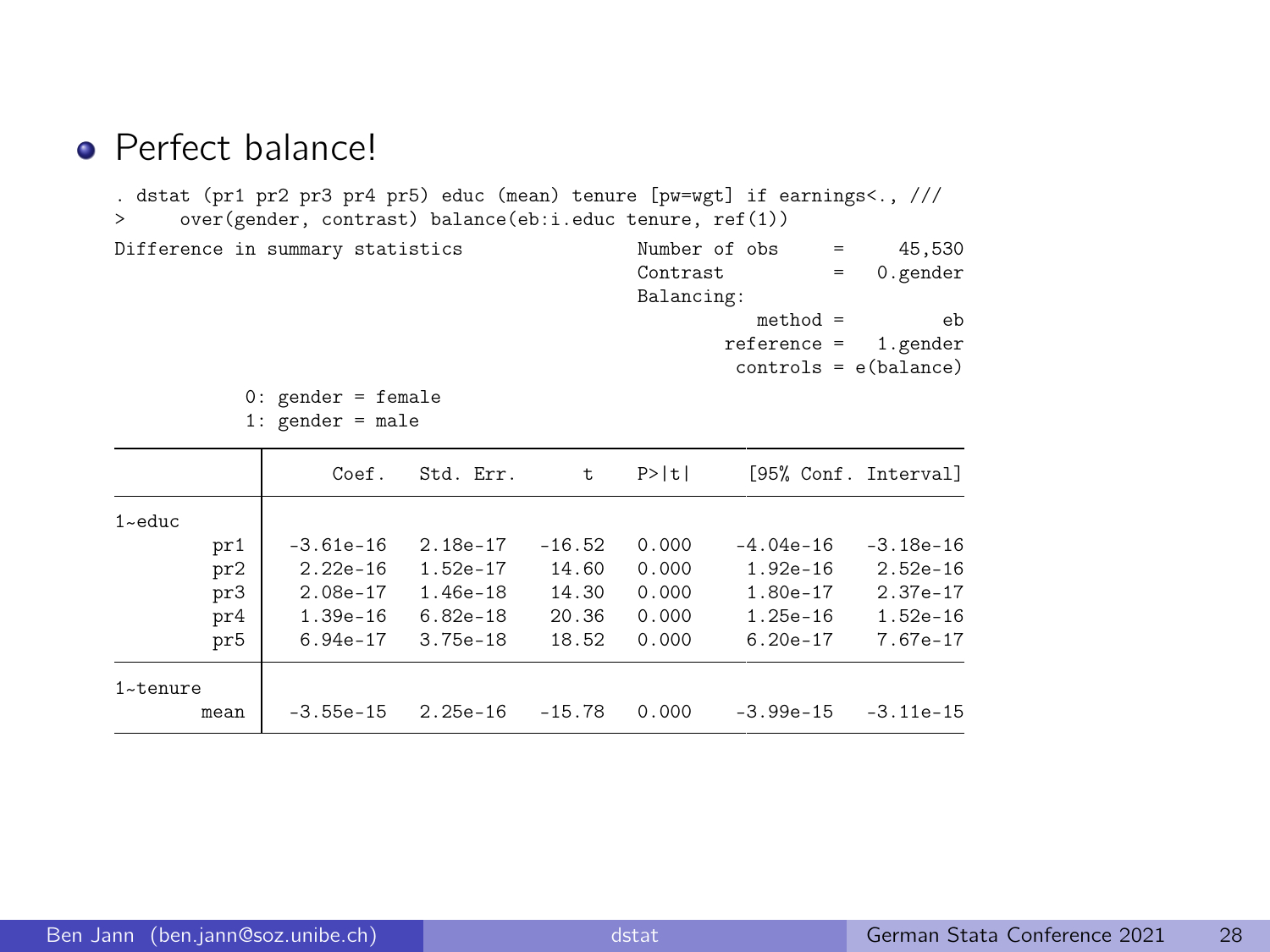All of the above you can do with any other statistic, also with multiple statistics and multiple variables at the same time!

```
. generate lnearn = ln(earnings)
(2,400 missing values generated)
. dstat (mean gini mld vlog) earnings (mean var) lnearn [pw=wgt], ///
     > over(gender, contrast) balance(eb:i.educ tenure, ref(1))
Difference in summary statistics \frac{N}{2} Number of obs = 45,530<br>Contrast = 0 gender
                                                                 = 0.\text{gender}Balancing:
                                                         method = eeb<br>ference = 1.gender
                                                       reference =controls = e(balance)
           0: gender = female
           1: gender = male
                   Coef. Std. Err. t P>|t| [95% Conf. Interval]
1~
earnings
        mean 1247.068 55.99405 22.27 0.000 1137.318 1356.817
        gini .0393687 .0038698 10.17 0.000 .0317838 .0469536
```

| g 1 n 1      | . ७३५५०० / | . vujooyo | 10.11 | v.vvv | . UƏ LI 600 | . ७५०५००० |
|--------------|------------|-----------|-------|-------|-------------|-----------|
| mld          | .0298174   | .0031885  | 9.35  | 0.000 | .0235679    | .036067   |
| vlog         | .0421788   | .0043786  | 9.63  | 0.000 | .0335967    | .0507609  |
| $1 -$ lnearn |            |           |       |       |             |           |
| mean         | .1392601   | .0056122  | 24.81 | 0.000 | .1282601    | .1502602  |
| var          | .0421788   | .0043786  | 9.63  | 0.000 | .0335967    | .0507609  |
|              |            |           |       |       |             |           |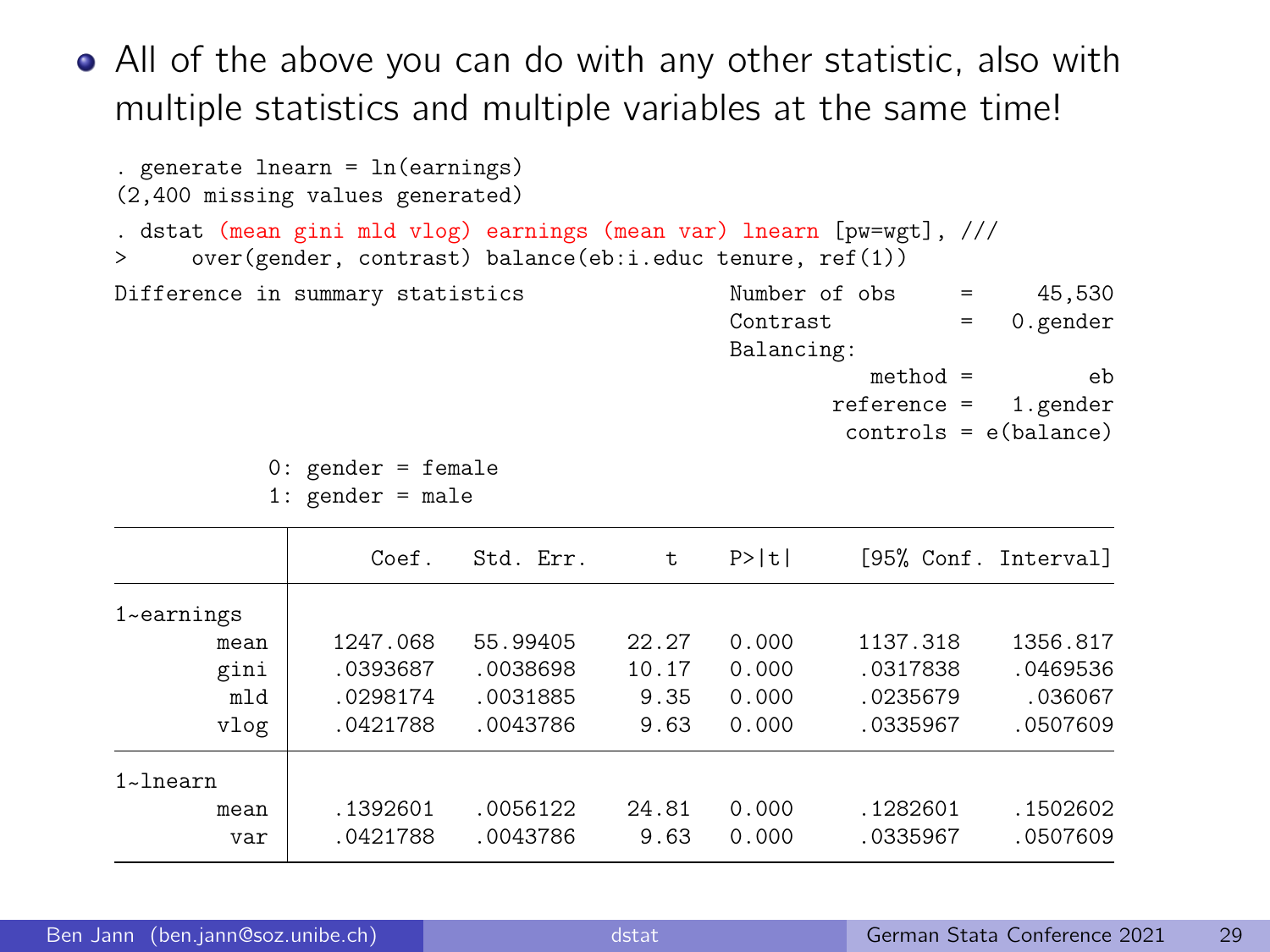Some other stuff. Here is the educational distribution by gender:

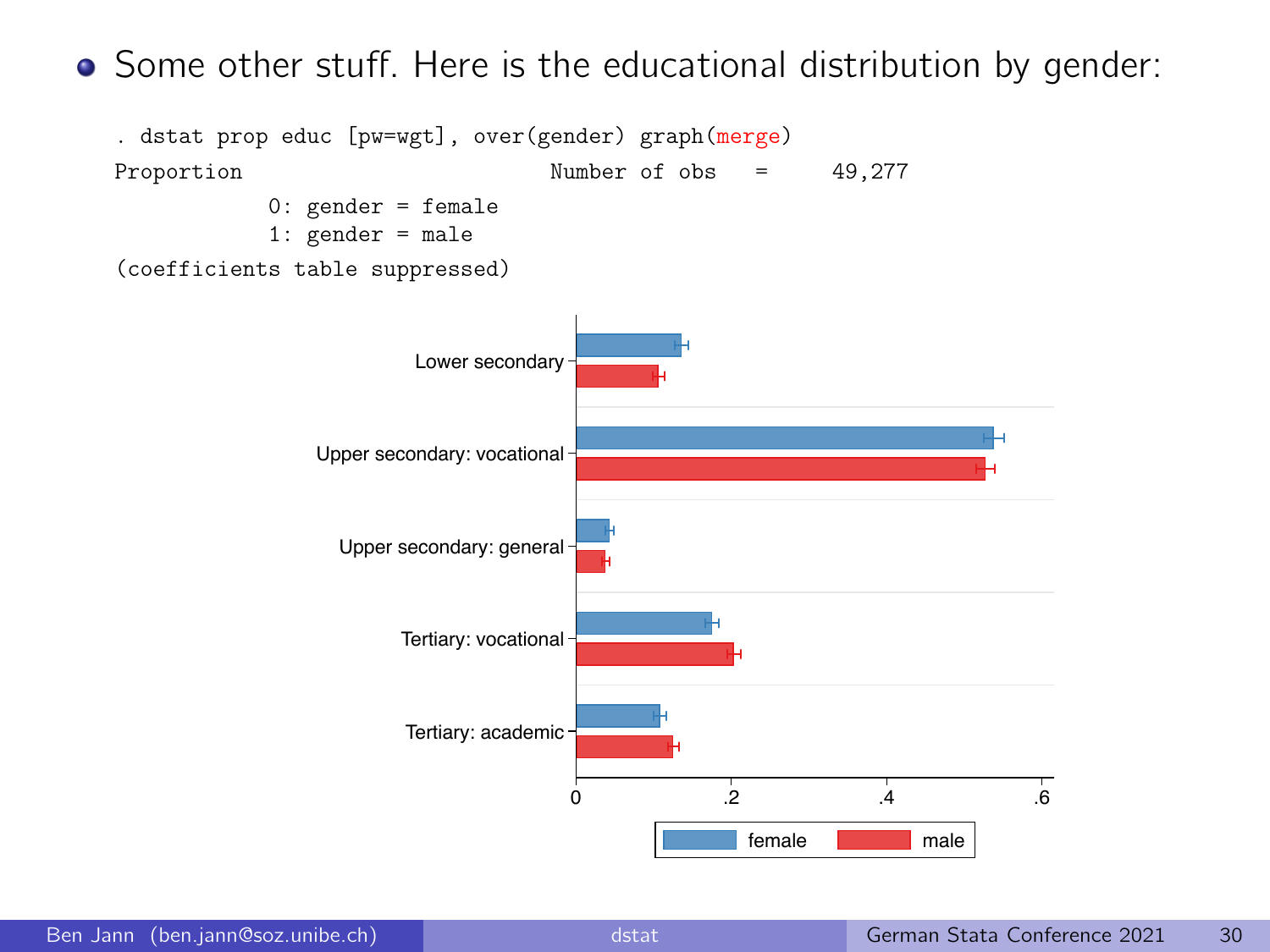#### Or an equal probability histogram of log earnings:

. dstat histogram lnearn [pw=wgt], ep n(20) graph Histogram (density) Number of obs = 47,600 (coefficients table suppressed)

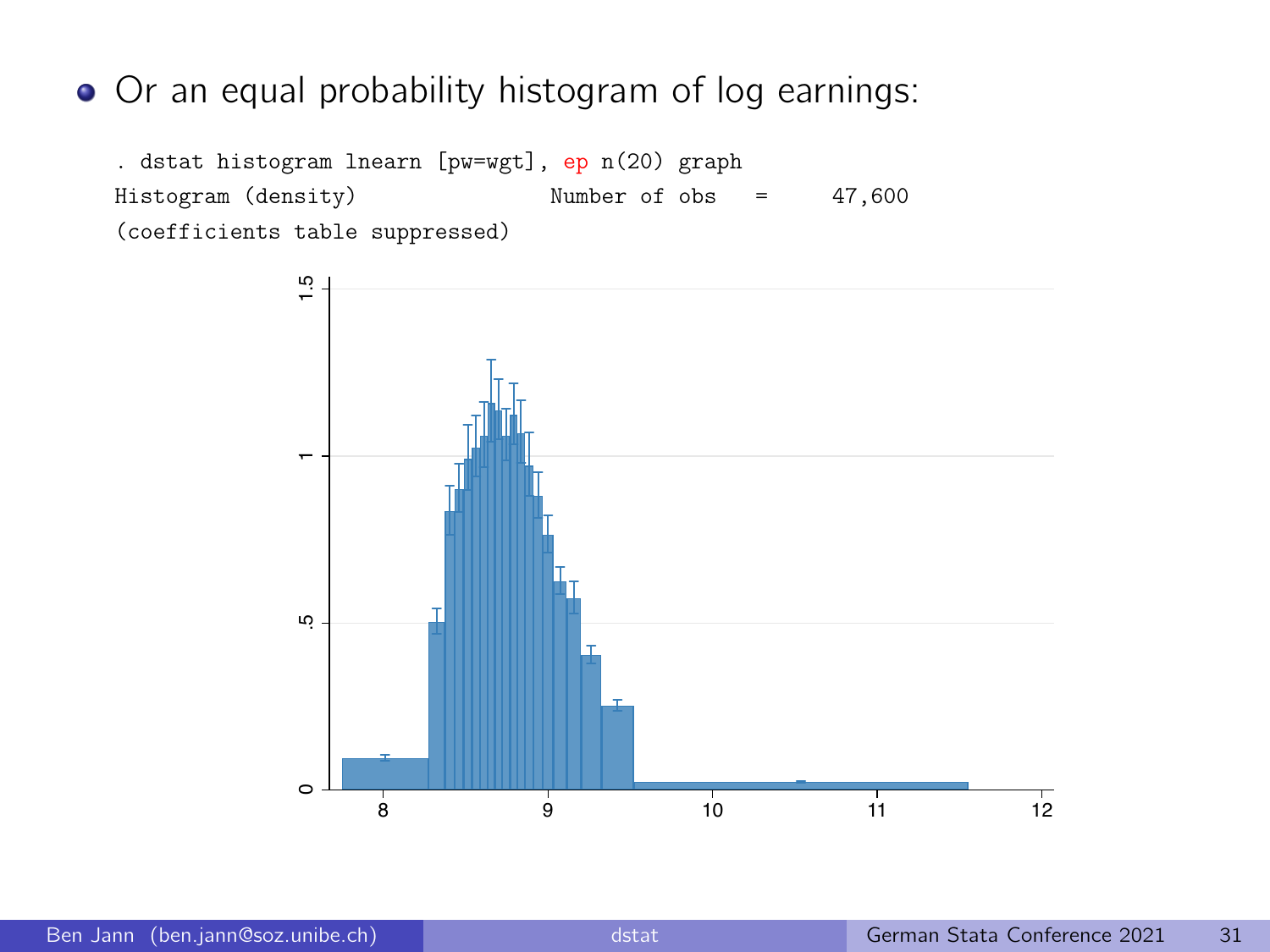• Or histograms of log earnings by gender printed on top of each other using the same bin definitions:

```
. dstat histogram lnearn [pw=wgt], over(gender) common nose graph(merge)
Histogram (density) Number of obs = 47,383
           0: gender = female
           1: gender = male
(coefficients table suppressed)
```
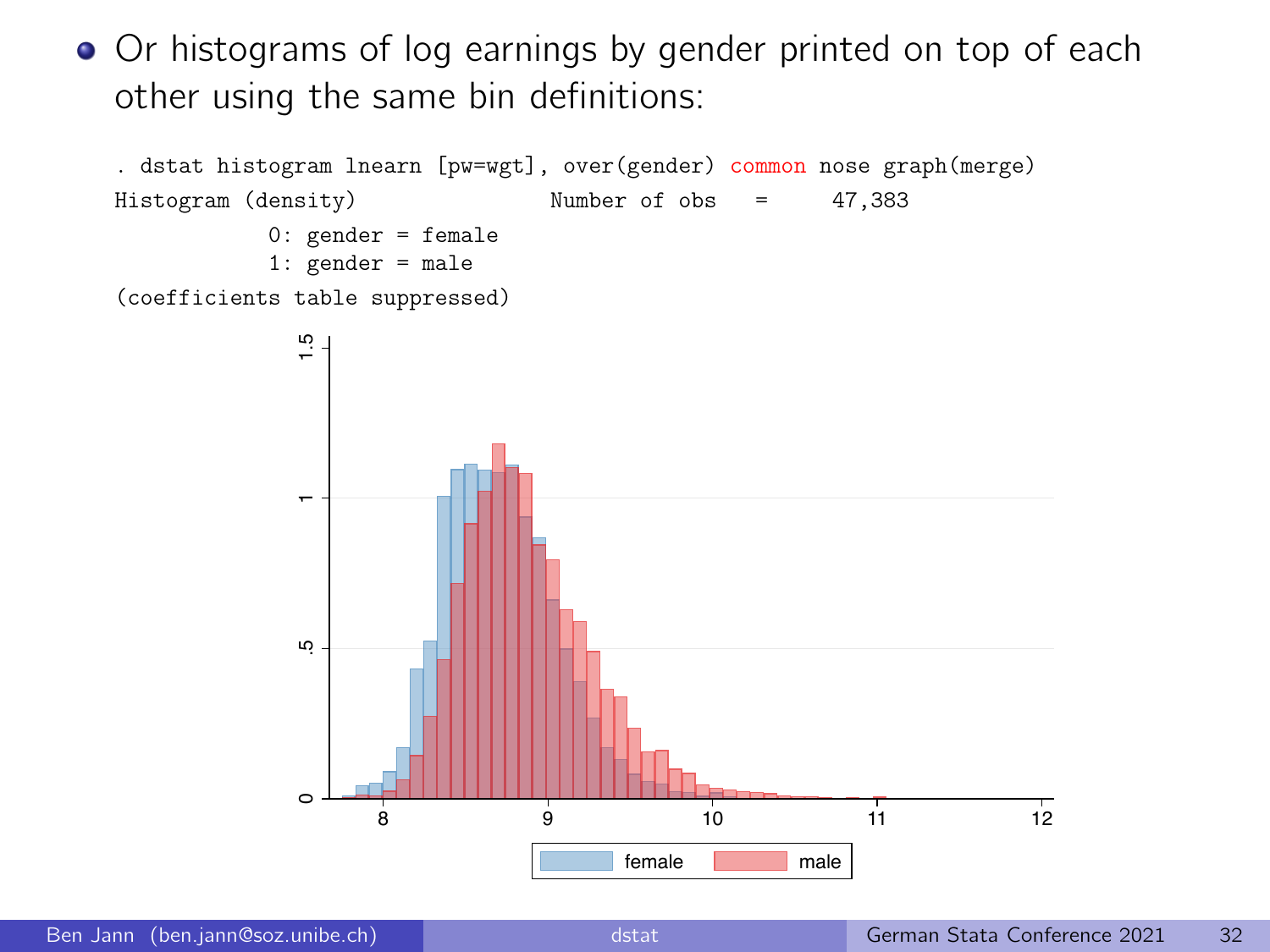• Or the difference in the density function of log earnings by gender:

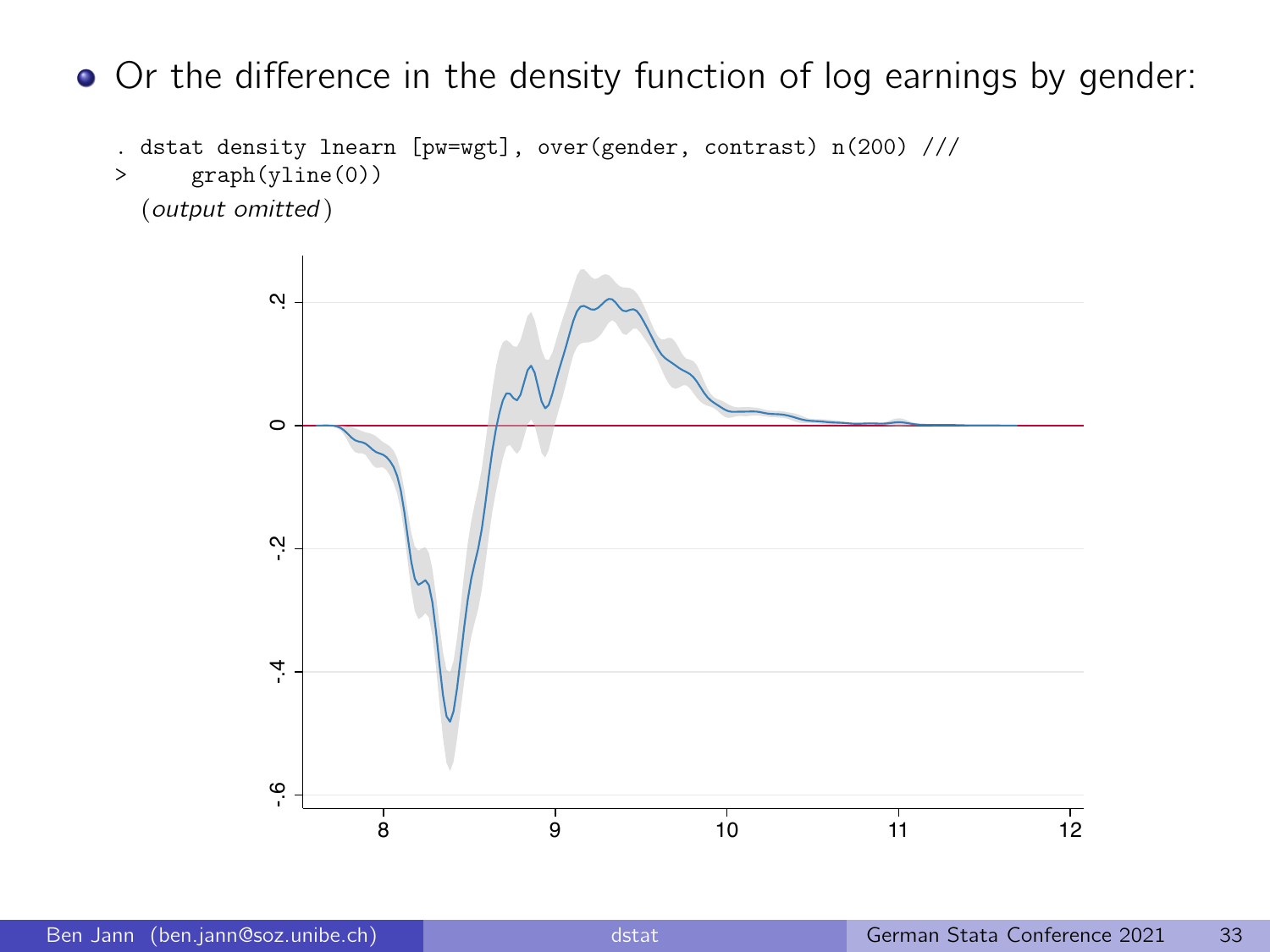• Or the composition of the overall density of log earnings by gender:

```
. dstat density lnearn [pw=wgt], over(gender) total nose n(200) unconditional ///<br>> \sigmaranh(recast(area) select(3.1) merge legend(off) ///
       > graph(recast(area) select(3 1) merge legend(off) ///
> text(.2 8.7 "women" .7 8.8 "men"))
  (output omitted )
```
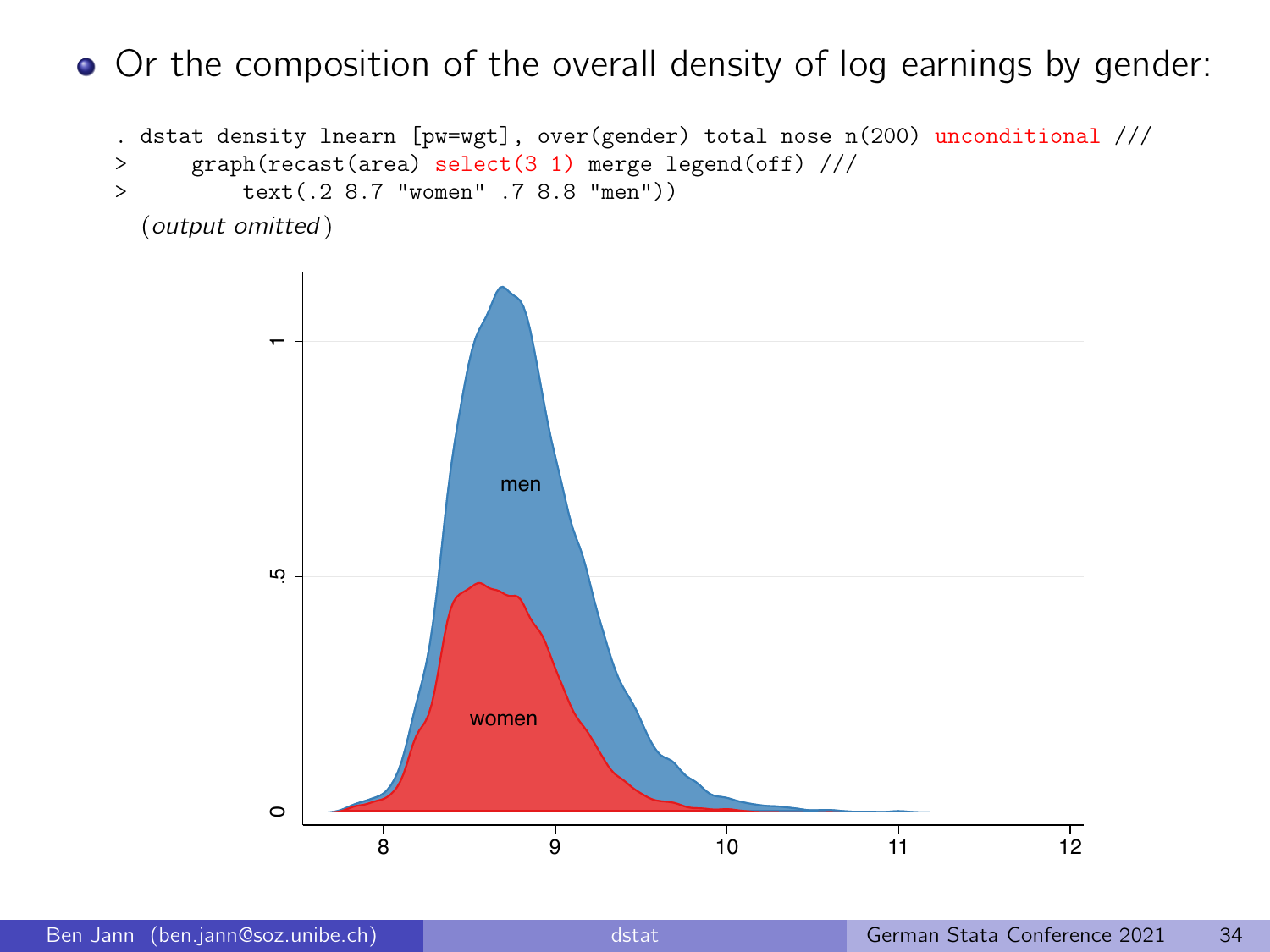- Or the difference in quantile functions of log earnings by gender:
	- . dstat quantile lnearn [pw=wgt], over(gender, contrast) graph(ylabel(0(.1).5)) (output omitted )

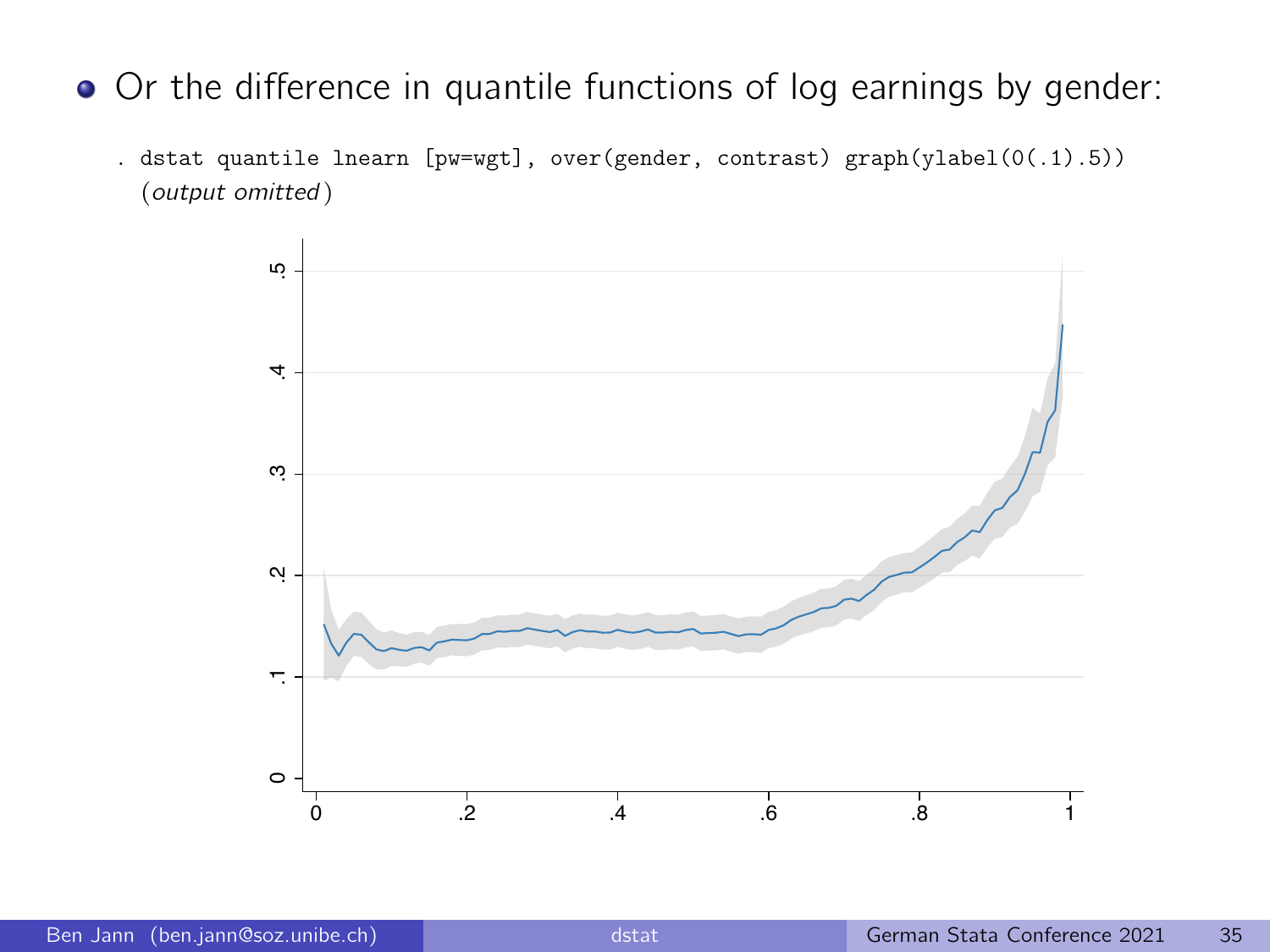- **•** dstat cannot compute balanced and unbalanced results at the same time. If you want include both sets of results in the same graph, you need to store the estimates and use coefplot manually.
- $\bullet$  Here is how to create a graph that shows the quantile wage gap function with and without covariate adjustment:

```
. dstat quantile lnearn [pw=wgt], over(gender, contrast) notable ///
> balance(eb:i.educ.tenure)
 (output omitted )
```
- . estimates store balanced
- . dstat quantile lnearn [pw=wgt] if e(sample), over(gender, contrast) (output omitted )
- . estimates store raw

```
. coefplot raw balanced, se(se) at(at) keep(1:) ylabel(0(.1).5) ///
```
- > recast(line) ciopts(recast(rarea) pstyle(ci) color(%50) lcolor(%0)) ///
- > plotlabels("raw wage gap" "adjusted wage gap")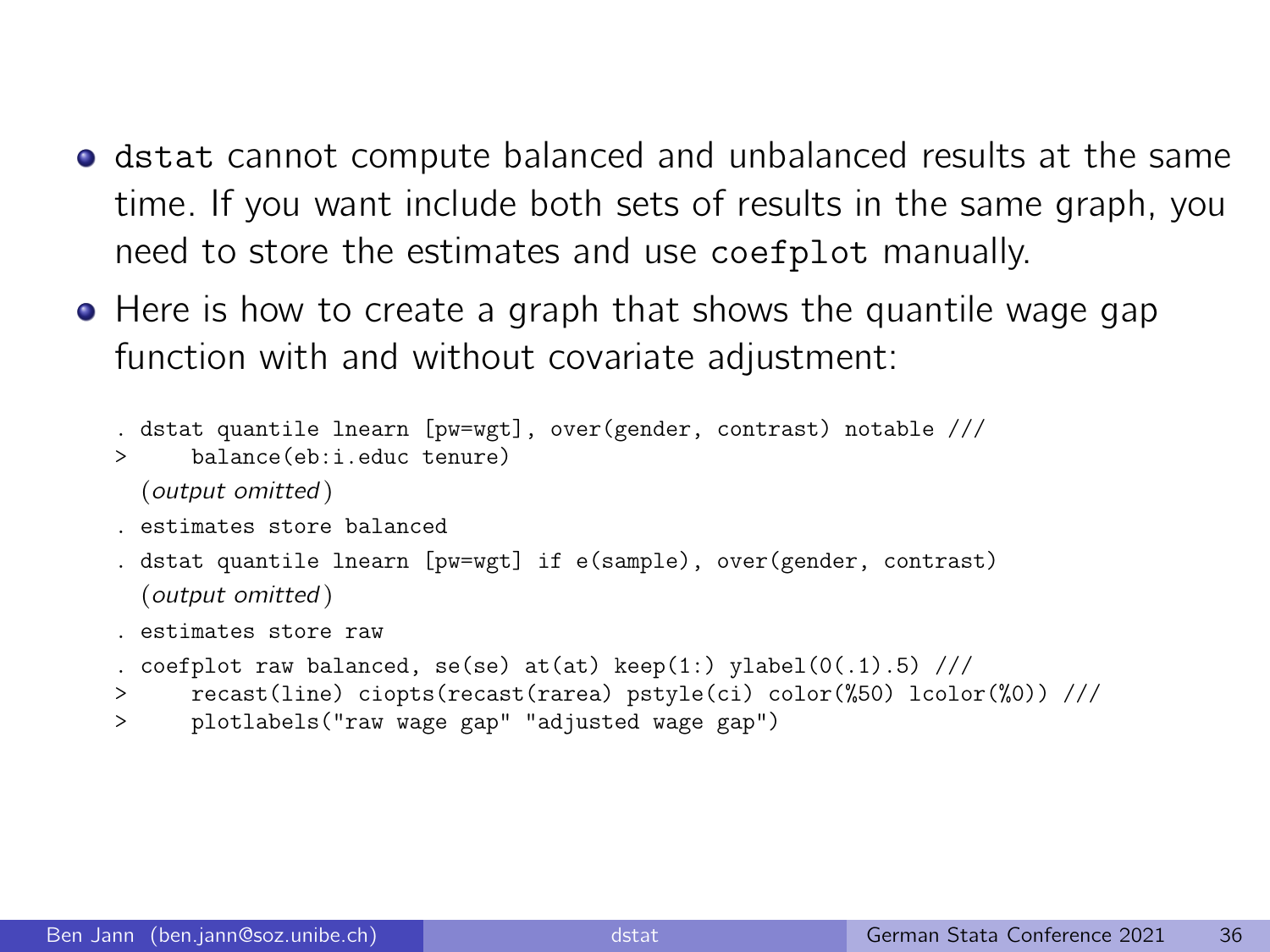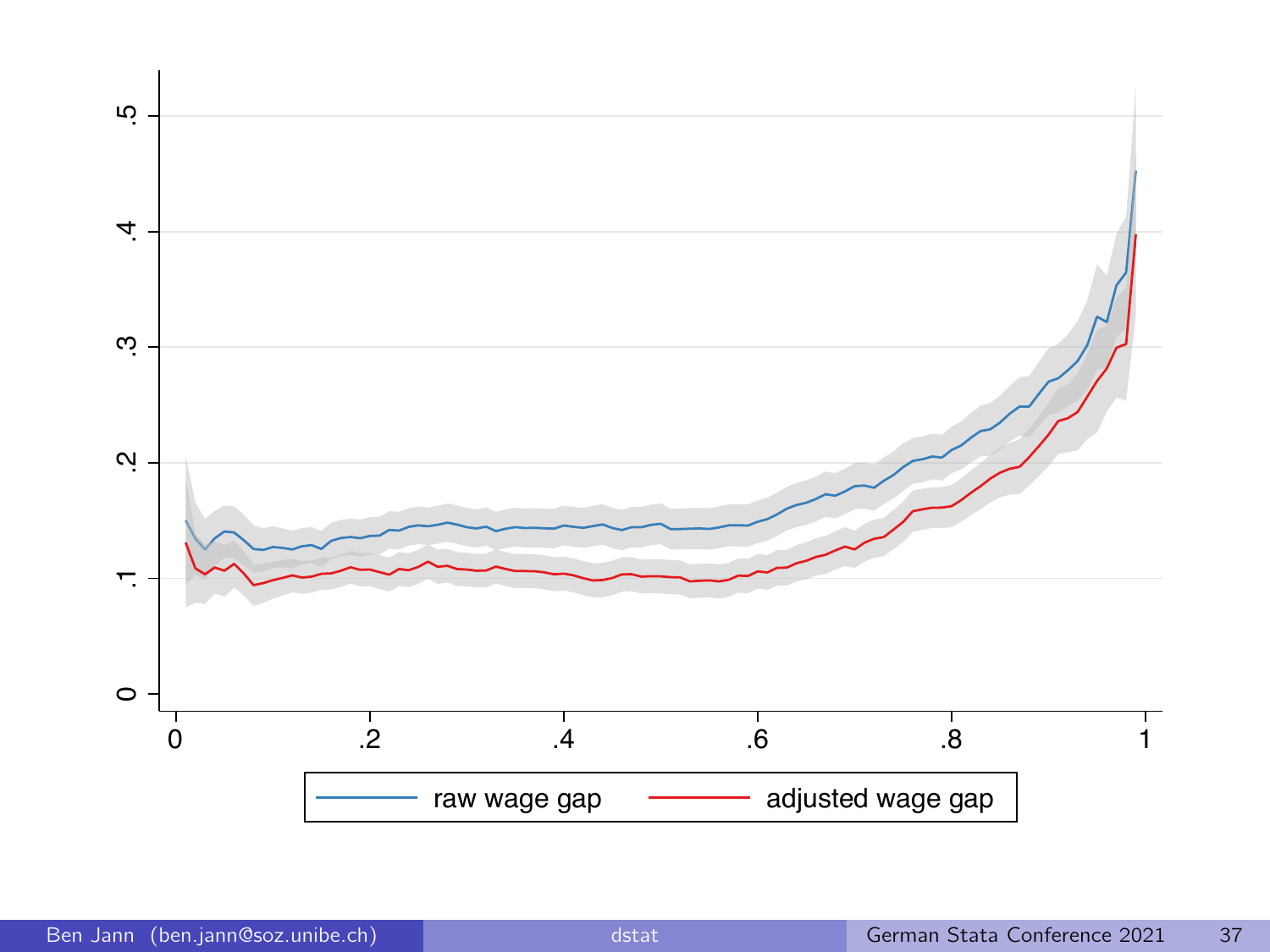







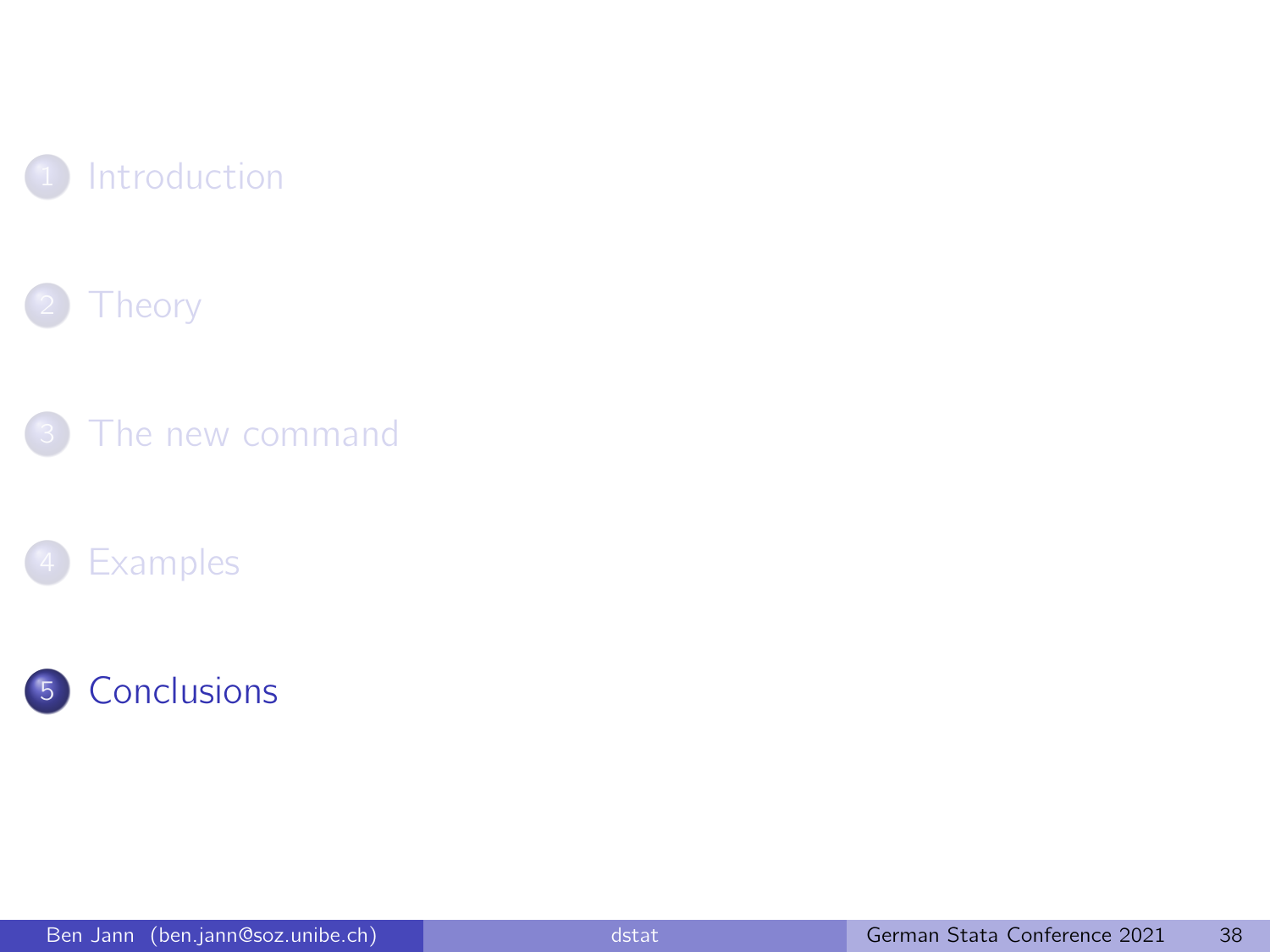#### Conclusions

- I could go on forever. There would be so much more to show ...
- Have fun with the command!
- Drop me a note if you want me to add a specific statistic.
- **o** Install from SSC
	- . ssc install dstat, replace
	- . ssc install moremata, replace
	- . ssc install coefplot, replace

or from GitHub:<http://github.com/benjann/dstat>